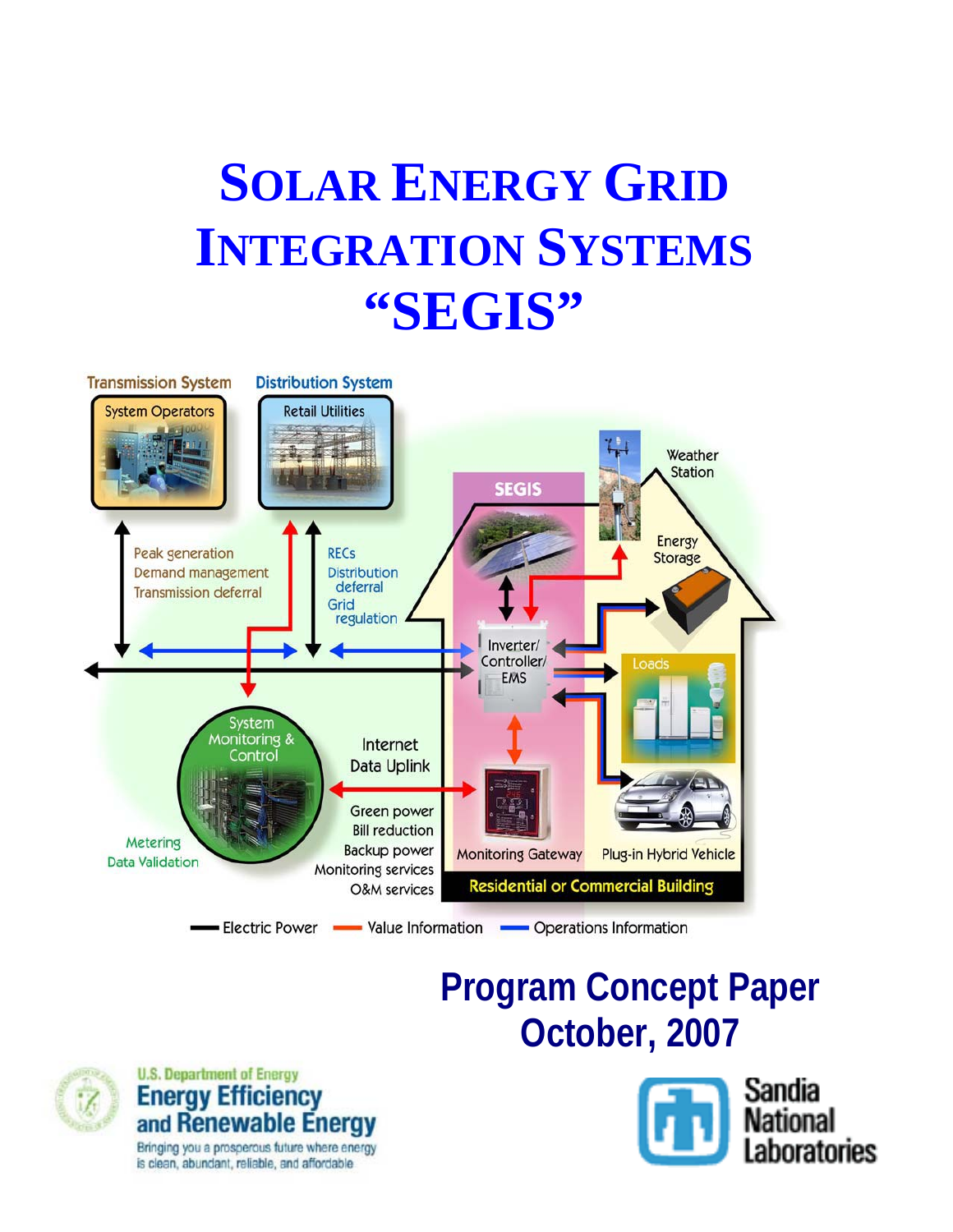# **TABLE OF CONTENTS**

<span id="page-1-0"></span>

| 1) |                                                                                      |    |  |  |
|----|--------------------------------------------------------------------------------------|----|--|--|
| 2) |                                                                                      |    |  |  |
| 3) |                                                                                      |    |  |  |
| 4) |                                                                                      |    |  |  |
| 5) |                                                                                      |    |  |  |
|    | a) PV System Characteristics and Impacts                                             |    |  |  |
|    | b) Implications for Utility Operations                                               | 6  |  |  |
|    | c) Implications for Solar System Owners                                              | 9  |  |  |
| 6) |                                                                                      |    |  |  |
|    | Today's Distribution System<br>a)                                                    | 10 |  |  |
|    | $\bf{1)}$                                                                            |    |  |  |
|    |                                                                                      |    |  |  |
|    | b) Advanced Distribution Systems and Micro-Grids                                     | 13 |  |  |
| 7) | Design Concepts for Integrated Inverters, Controllers, BOS and Energy Management  15 |    |  |  |
|    | <b>System Architectures</b><br>a)                                                    | 17 |  |  |
|    | b) Communications                                                                    | 20 |  |  |
|    |                                                                                      |    |  |  |
|    |                                                                                      |    |  |  |
|    |                                                                                      |    |  |  |
|    |                                                                                      |    |  |  |
|    | Inverter/Controller<br>$\mathbf{c})$                                                 | 22 |  |  |
|    | d) Energy Management Systems (EMS)                                                   | 23 |  |  |
|    | e) Adaptive Logic Controller                                                         | 24 |  |  |
|    | <b>Related Systems</b><br>f)                                                         | 24 |  |  |
|    |                                                                                      |    |  |  |
|    |                                                                                      |    |  |  |
|    |                                                                                      |    |  |  |
| 8) |                                                                                      |    |  |  |
|    | a) Reducing Inverter Cost                                                            | 25 |  |  |
|    | b) Improving System Value                                                            | 26 |  |  |
|    | c) Value of Storage                                                                  | 26 |  |  |
|    | d) Models for Characterization of Performance and Cost of Energy                     | 27 |  |  |
| 9) |                                                                                      |    |  |  |
|    |                                                                                      |    |  |  |
|    |                                                                                      |    |  |  |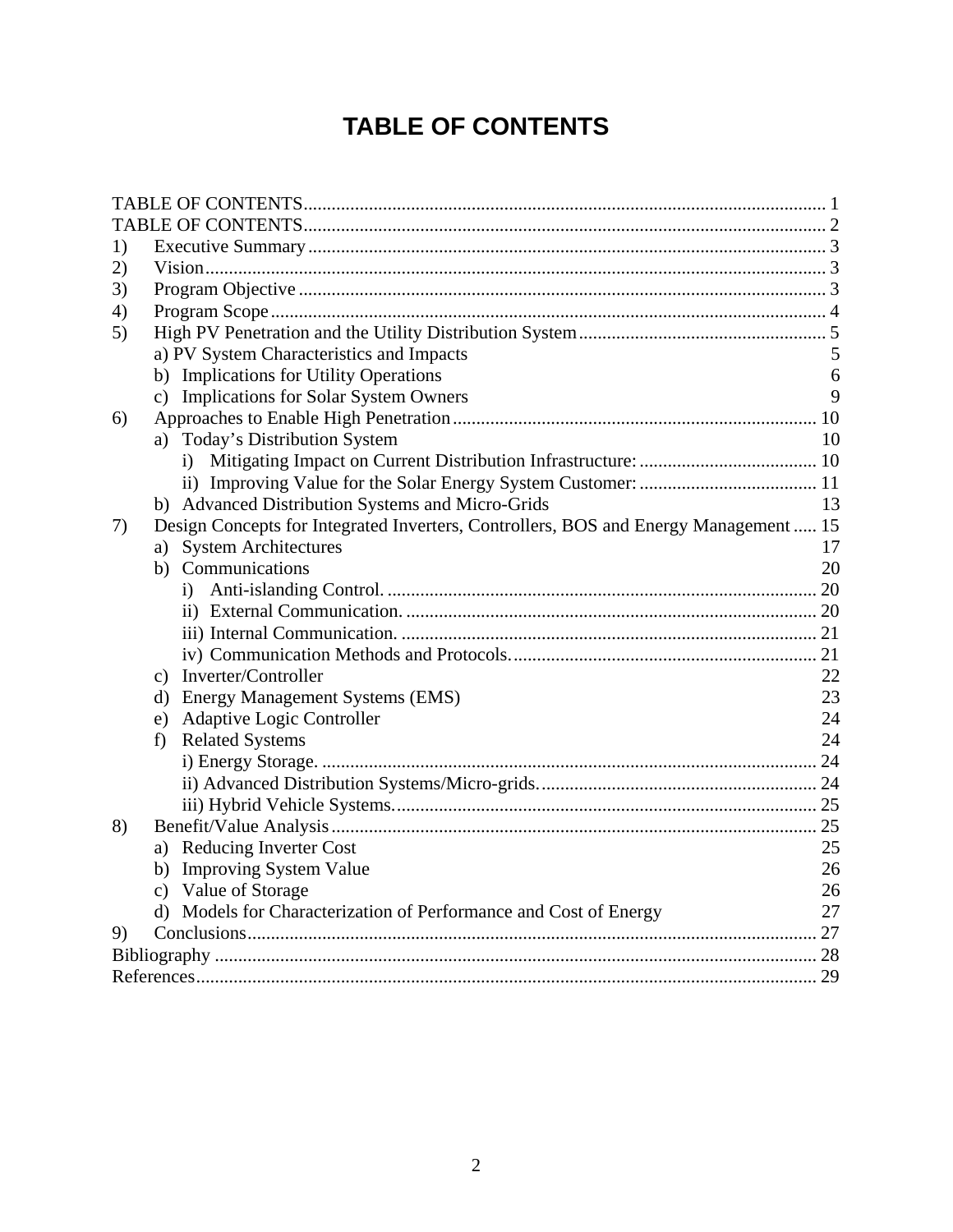# <span id="page-2-0"></span>**1) Executive Summary**

The inevitable transformation of the electrical grid to a more distributed generation configuration requires solar system capabilities well beyond simple net-metered, grid-connected approaches. Time-of-use and peak-demand rate structures will require more sophisticated systems designs that integrate energy management and/or energy storage into the system architecture. Controlling power flow into and from the utility grid will be required to ensure grid reliability and power quality. Alternative protection strategies will also be required to accommodate large numbers of distributed energy sources.

This document provides an overview of the R&D needs and describes some pathways to promising solutions. The solutions will, in many cases, require  $R&D$  of new components, innovative inverter/controllers, energy management systems, innovative energy storage and a suite of advanced control algorithms, technical methodologies, protocols and the associated communications. It is expected that these solutions will help to push the "advanced integrated system" and "smart grid" evolutionary processes forward in a faster but focused manner.

# **2) Vision**

Solar Energy Grid Integration Systems (SEGIS) concept will be key to achieving high penetration of photovoltaic (PV) systems into the utility grid. Advanced, integrated inverter/controllers will be the enabling technology to maximize the benefits of residential and commercial solar energy systems, both to the systems owners and to the utility distribution network as a whole. The value of the energy provided by these solar systems will increase through advanced communication interfaces and controls, while the reliability of electrical service, both for solar and non-solar customers, will also increase.

# **3) Program Objective**

The objective of this program is to develop the technologies for increasing the penetration of PV into the utility grid while maintaining or improving the power quality and the reliability of the utility grid. Highly integrated, innovative, advanced inverters and associated balance-of-system (BOS) elements for residential and commercial solar energy applications will be the key critical components developed in the effort. Advanced integrated inverters/controllers may incorporate energy management functions and/or may communicate with separate-alone energy management systems as well with utility energy portals, such as smart metering systems. Products will be developed for the utility grid of today, which was designed for one-way power flow, for intermediate grid scenarios, and for the grid of tomorrow, which will seamlessly accommodate two-way power flows as required by wide-scale deployment of solar and other distributed resources.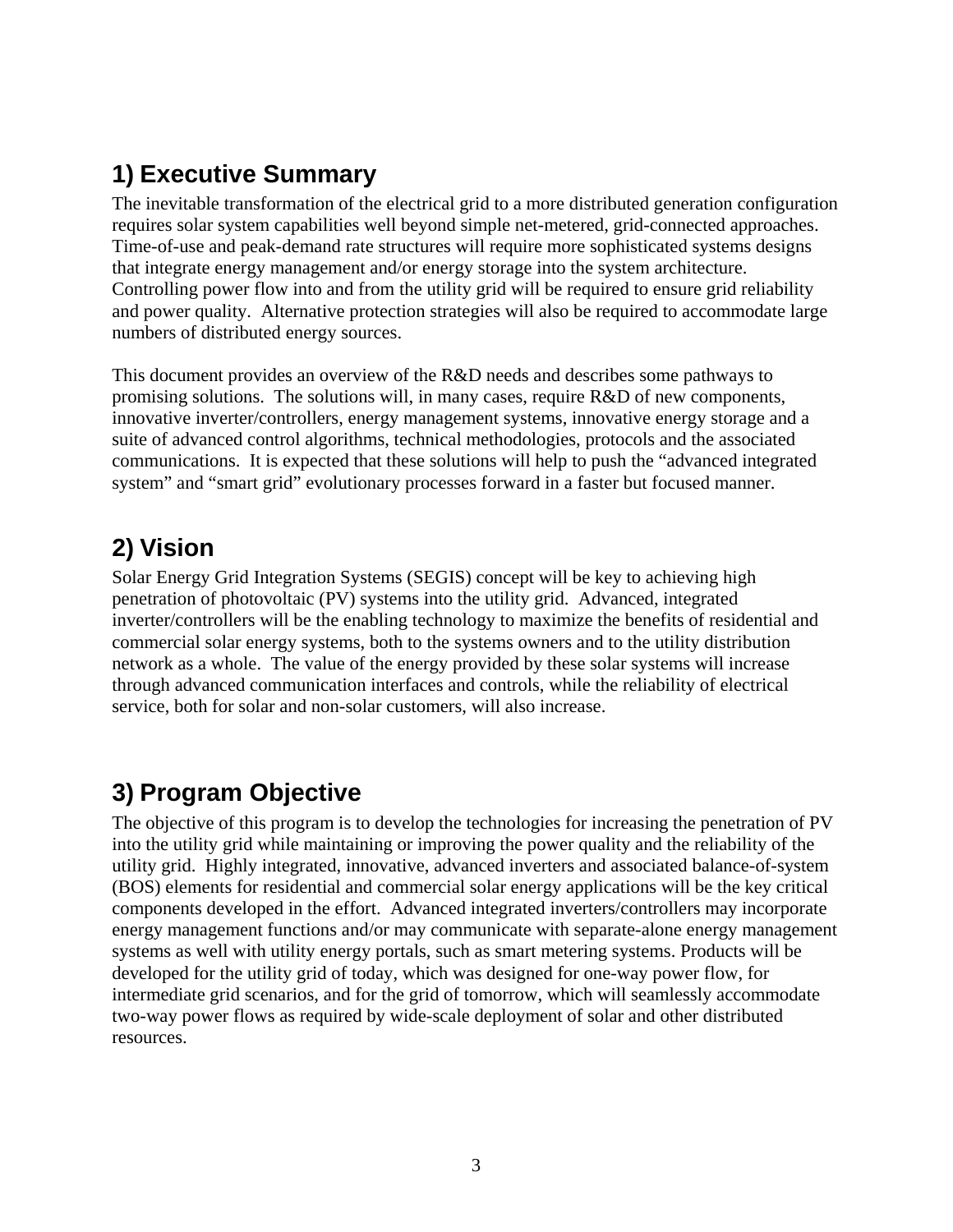# <span id="page-3-0"></span>**4) Program Scope**

The scope of the SEGIS program includes improving the reliability and increasing the value of PV inverter/controllers while developing interfaces for advanced grid integration. SEGIS products are needed that will increase the value of solar energy systems in today's "one-way" distribution infrastructure and/or will increase the value of systems in tomorrow's two-way" grid or micro-grid. The heart of the SEGIS hardware, the inverter/controller, will manage generation and dispatch of solar energy to maximize value, reliability, and safety. The inverter/controllers will interact with building energy management systems and/or smart loads, with energy storage, and with the electric utility to allow the integration of relatively large amounts of PV energy while maintaining or increasing grid reliability.

Energy management of the future may

- be integrated within inverters or
- be connected via ancillary equipment (portals) that contain the necessary two-way communications to monitor, control and optimize the value of energy produced by PV installations.

Building integration is an important feature of new designs since the complete integration of standardized PV systems with buildings optimizes the building energy balance, improves the economics of the PV system, and provides value added to the consumer and the utility.

The emphasis of the program is on developing inverter/controllers that enable integration of large amounts of PV into the electric utility distribution system.

The scope of the program includes development of inverters/controllers for grid-interactive solar distributed generation systems that either:

- incorporate energy management functions and/or power control and conversion for energy storage, or
- include the ability to interface with energy management and energy storage systems, smart appliances, and utility portals, including adaptation of these systems to communicate with and/or control the inverter/controller.

The following are not within the scope of this program:

- development of photovoltaic modules,
- development of energy storage devices (e.g. batteries),
- non-solar-related development of energy management or energy storage systems, smart appliances, or utility portals.

SEGIS products developed under this program shall be compatible with any of the three primary PV markets segments that are connected to utility distribution systems: residential, small commercial, or commercial. Solar Energy Grid Integration Systems may be configured to address any combination of these market application segments and may be modular in nature. The scale of these markets is described in Table 1.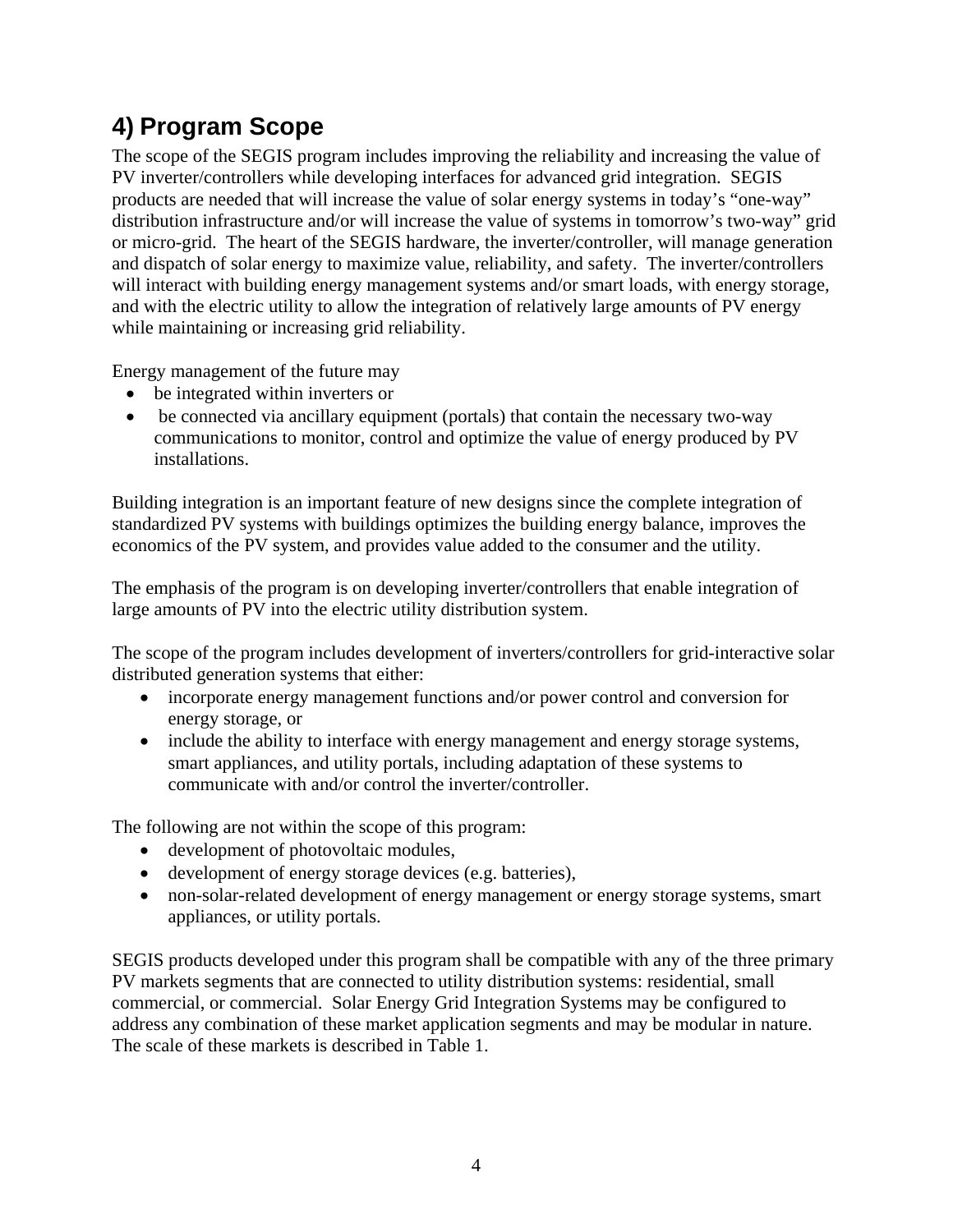| <b>raphy i</b> <i>ripplications</i> bear |                                            |  |  |
|------------------------------------------|--------------------------------------------|--|--|
| Residential                              | Less than 10-kW, single-phase              |  |  |
| <b>Small Commercial</b>                  | From 10-kW to 50-kW, typically three-phase |  |  |
| Commercial                               | Greater than 50-kW, three-phase            |  |  |

#### <span id="page-4-0"></span>**Table 1** Applications Scale

# **5) High PV Penetration and the Utility Distribution System**

PV systems generate energy with minimal environmental impact. However, a simple PV system without storage provides power only when the sun shines. It does not produce power in the evening when loads can be high, and the power output from a PV system can increase or decrease rapidly due to cloud passages. While the markets for grid-connected residential and commercial PV systems are growing rapidly, the total contribution of PV systems to the nation's power supply is small and currently has no significant effect on the operation of the nation's power systems. However, as the quantity of energy generated by solar and other distributed energy systems becomes significant, these systems have the potential to adversely impact utility system operation. To mitigate these impacts, changes are likely to be made to utility/PV system interface requirements and to utility rate structures, which in turn may alter the value of these systems.

### *a) PV System Characteristics and Impacts*

Today's grid-connected residential and commercial systems typically have the following characteristics and associated impacts:

- $\triangleright$  The PV system and the inverter are connected to the grid in parallel with the load.
	- The load is served whenever the grid is available.
	- Energy produced by the PV system decreases the apparent load. Energy produced in excess of the load flows into the distribution system.
	- The PV system has no storage and cannot serve the load in the absence of the grid.
	- The PV system produces power at unity power factor and utility supplies all Volt Ampere reactive power.
- $\triangleright$  The inverter meets the requirements of IEEE 1547-2005.
	- There is no direct communication or control between the utility and the inverter.
	- If the inverter senses that utility service has fallen outside set boundaries for voltage and/or frequency or utility service is interrupted, the inverter will disconnect from the utility until normal conditions resume. The load remains connected to the utility.
- $\triangleright$  For residential and small-commercial systems, the grid interconnection is typically netmetered at a flat rate.
	- The price of energy is constant throughout the day and there is no demand charge.
	- When excess energy is produced, the meter spins backwards.
		- Energy is bought and sold at the same price.
		- Over the course of a month or a year, if energy produced exceeds energy used, the utility will not pay for the excess above the amount used.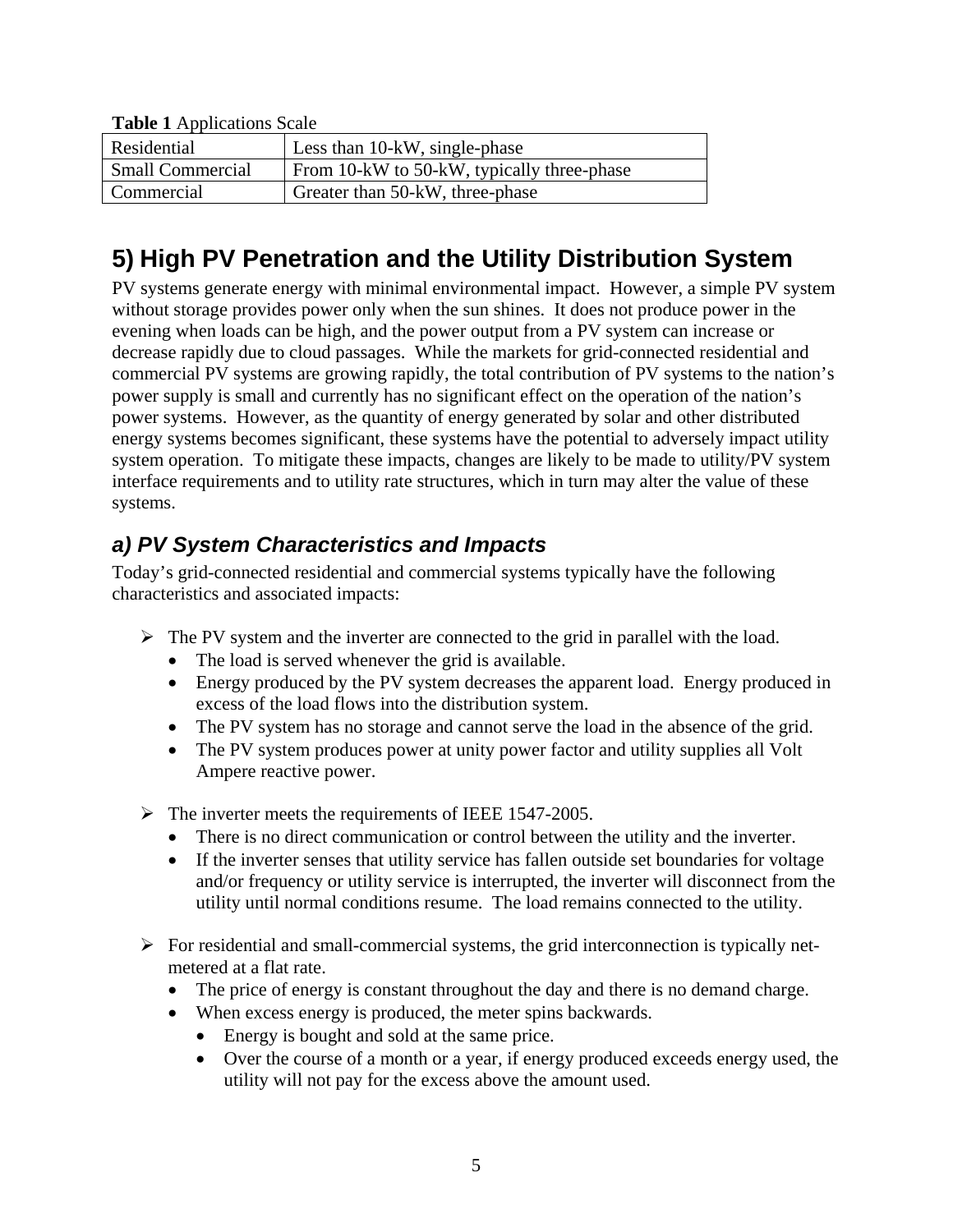- <span id="page-5-0"></span>• If the grid is not available, grid-tied PV inverters (without energy storage and load transfer capability) cannot serve the load, even when sunlight is present and the PV modules are able to produce power.
- $\triangleright$  For large-scale commercial systems, rate structures are more complex.
	- Time-of-use rates often apply, with cost of energy being higher during periods of peak demand.
	- Demand charges may apply with a significant portion of the utility bill derived from the highest power requirement (kW) measured over a 15 to 30 minute interval during the monthly billing period.
	- A charge for VARS (reactive power) may apply.
	- Net metering is less common, and some systems are not permitted to deliver any power back to the utility. In this case, the load must always exceed the energy generated by the solar system.
	- Other systems have dual meters and power is purchased by the utility at a lower rate than the rate charged for power supplied by the utility to the customer.

# *b) Implications for Utility Operations*

There are utility concerns that high penetration of inverter-based solar energy systems along with other distributed generation sources on distribution lines will contribute to instabilities and possibly unsafe operations due to one or several of the following design and operational characteristics:

- $\triangleright$  Because PV energy production does not always coincide with the times when it is most economical for utilities to use it, it can negatively impact utility operating economics.
	- No power is available in the hours immediately after sunset when demand for power may be high. Thus, the utility must increase peak power generation during these hours.
	- Conversely, utility demand is low in the early morning hours (sunrise to  $\sim$  9 am). Power from solar systems during these hours results in a lower load for the utility, decreasing the need for economical 24-hr base load power, and increasing the need for more expensive intermediate and peaking power during the rest of the day.
- $\triangleright$  From the utility perspective, net-metered, flat rate customers, especially those whose net demand approaches zero, do not pay a fair share of their costs.
	- If energy generated equals energy used, then energy-related charges (the dominant part of most residential and small commercial bills) will approach zero.
	- Without a demand (kW) charge or significant interconnection charge, customers will pay little for the benefits of being connected to the grid.
- $\triangleright$  Power production from an individual PV system may increase or decrease rapidly due to cloud passages.
	- In most cases, the rate of change of the collective output from PV systems will be moderated by the geographic dispersal of the systems. However, in a case where the service area is relatively small and rapid weather changes can occur, measurements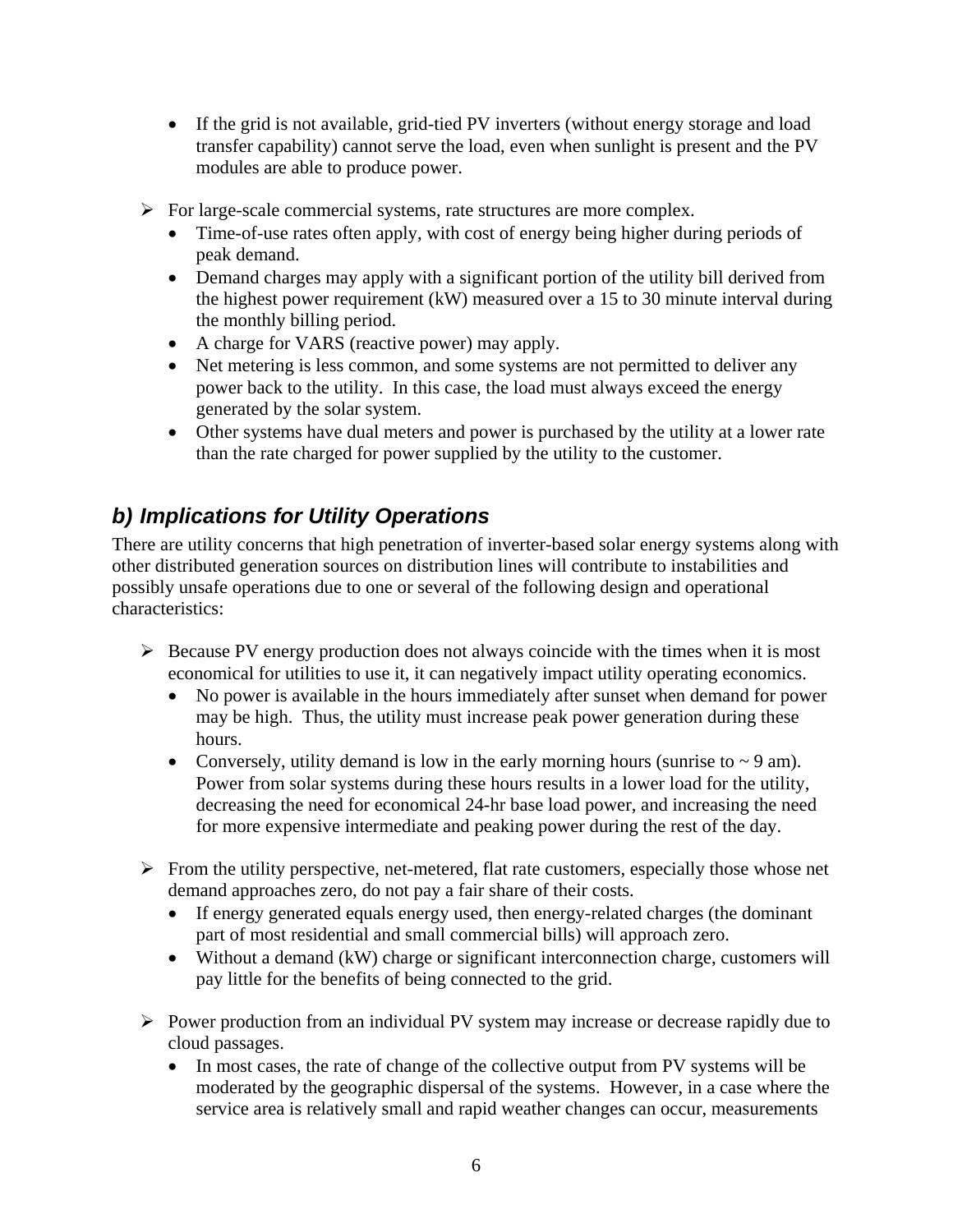conducted by Tucson Electric Power show that a rapidly-passing cloud bank can essentially eliminate all solar generation across Tucson in less than 5 minutes.<sup>1</sup>

- The introduction of significant amounts of rapidly-changing intermittent power in a utility system can affect the controls on and increase the need for spinning reserve.
- <span id="page-6-0"></span> $\triangleright$  If a utility experiences sagging voltage under high demand conditions, IEEE 1547 requires that inverters disconnect. However, since the loads are not automatically disconnected, the utility will see an increase in demand, potentially aggravating the cause of the voltage sag and leading to a blackout (decreased utility system reliability).
- $\triangleright$  The addition of large numbers of inverters has been shown to increase the probability of islanding, during which inverters continue to supply local loads after a utility fault.<sup>[2](#page-28-1)</sup> Other impacts to the utility include:
	- Inverters are limited in their ability to introduce extremely high levels of short circuit current, but the addition of large systems or many small systems can sum to significant short circuit currents and possibly cause equipment malfunction or damage.
	- Utility protection relays are designed to detect a fault, e.g. an arc to ground created by a tree branch falling across a line. The relays briefly disconnect from the fault to allow the fault to clear, and then reconnect to provide continuing service. If islanding detection fails and inverters remain on-line:
		- The inverters may be damaged by the reconnect.
		- The inverters may continue to supply current which could maintain the fault, causing the utility protection relays to lock open. Utility technicians must then be dispatched to reset the relays, and customers may be left without power for a significant time.
		- When technicians are dispatched, if the inverters are still on-line, the safety of the technicians is threatened because of power being supplied to the load side of disconnects and downed power lines.
- $\triangleright$  Large power flow into distribution systems that were designed for one-way flow may impact system regulation and protection. Fully understanding the effects of high penetration on distribution system operation and design requires further study, but a number of potential issues have been identified.
	- Reverse power flow can interfere with voltage regulation. Voltage regulators measure current and voltage and will maintain higher voltage at the beginning of a radial line to ensure adequate voltage at the end of the line, in proportion to power flow. Introduction of significant distributed power downstream from the voltage regulation system will make line loading appear to be low.
		- If the power is injected just downstream from voltage regulation, customers at the end of the line will experience low voltage, as shown in Figure 1.
		- If the power is injected near the end of the line, high voltage may occur at that point, as shown in Figure 2.
	- Fuses are designed to protect the current carrying capability of a line, but injection of power downstream from a fuse will not be detected, leading to the potential for overload.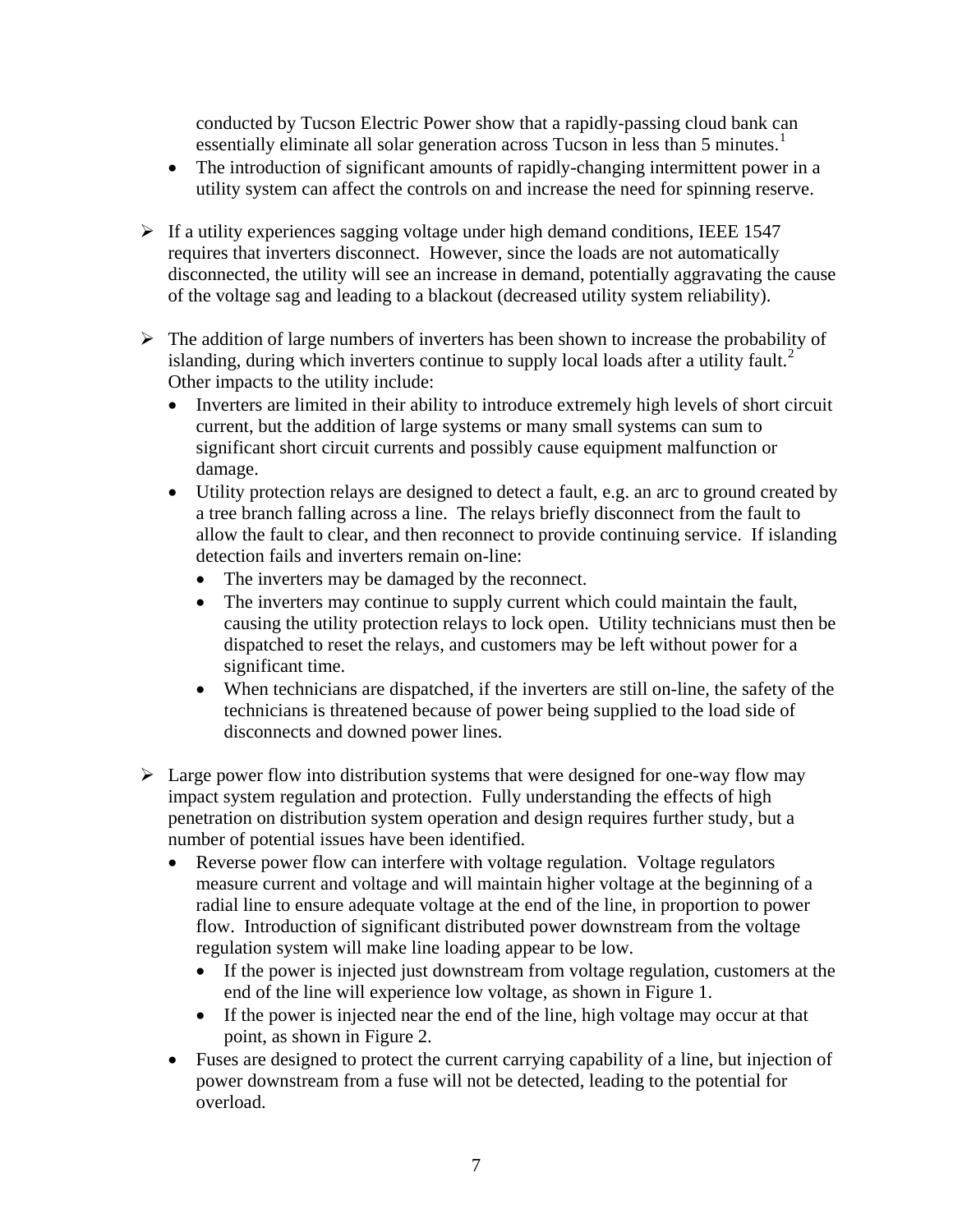- Frequency regulation may be impacted when distributed generation from PV systems becomes greater than local conventional generation. The effect on frequency regulation has not yet been observed, but is dependent upon the characteristics of the loads and the load-to-generation ratio.
- Phase-to-neutral over voltage may develop with load/generation imbalance or with phase to neutral faults. This condition will likely be worsened with high penetrations of PV distributed systems with no dispatchability or interactive controls. Singlephase systems installed disproportionately on a single phase may cause severely unbalanced networks leading to damage to controls or transformers.
- Inverters using pulse-width-modulation schemes to regulate their outputs typically do not add to lower number harmonics, however the higher frequencies associated with the power electronics do inject higher order harmonics.
	- The levels of higher order harmonics from inverters that would interfere with the distribution equipment have not been fully characterized and need to be studied to determine if there is a possible effect on safety and equipment ratings. However, if required, mitigating the impact by filtering is generally simple, but will impact cost and performance
	- Inverter-generated pulses associated with impedance detection for anti-islanding also accumulate in high penetration scenarios and may cause out-of-spec utility voltage profiles.

Each of these has the potential to decrease system reliability or to increase utility costs in a highpenetration scenario.



<span id="page-7-0"></span>**Figure 1.** Line Drop Compensation Confused by a PV Generator near Front of Regulation  $Zone<sup>3</sup>$  $Zone<sup>3</sup>$  $Zone<sup>3</sup>$ .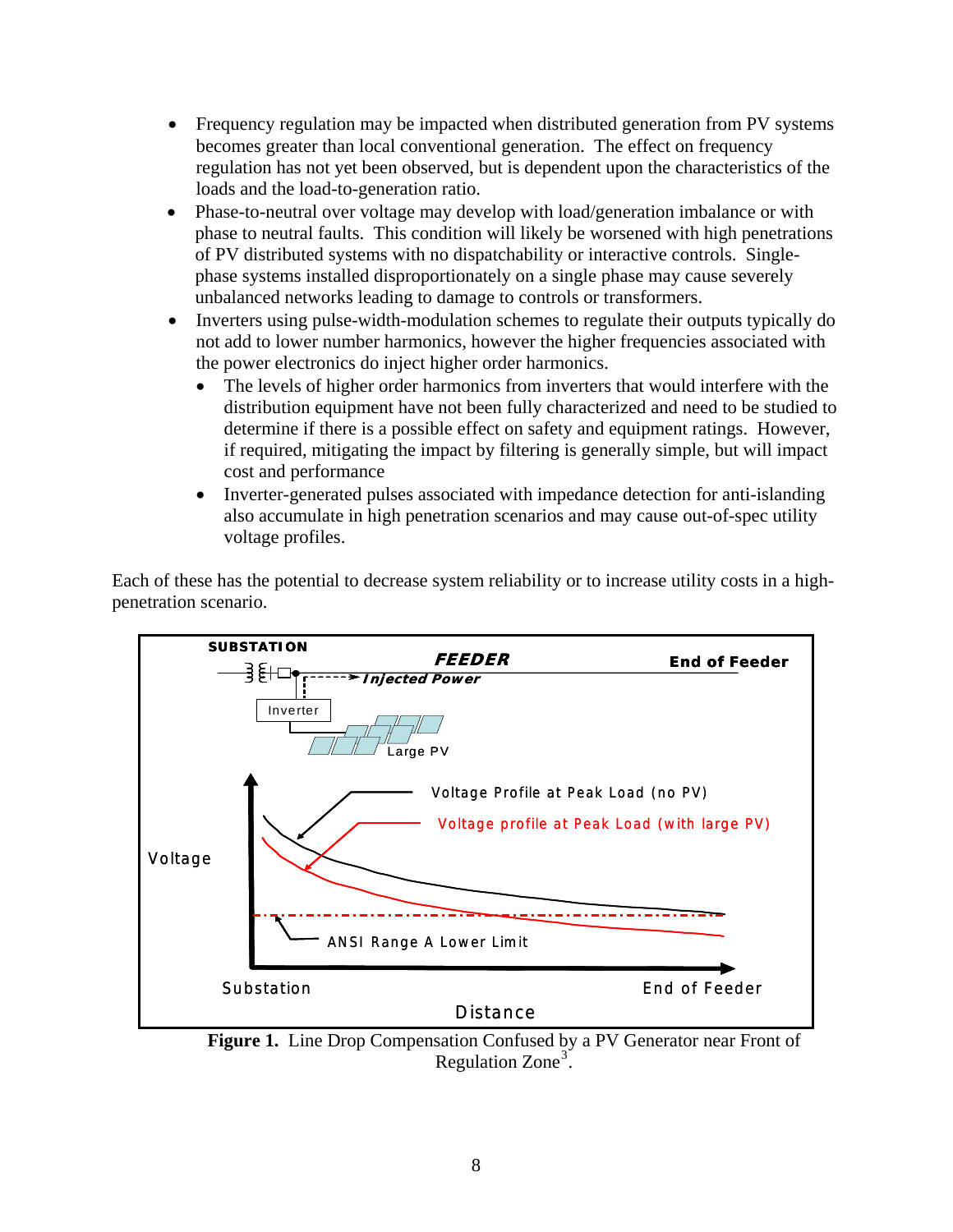<span id="page-8-0"></span>

**Figure 2 –** Tail End of Regulation Zone Forced to High Voltage Due to Large [E](#page-7-0)xporting PV System Located Near the End of the Feeder (or Regulation Zone)<sup>[3](#page-7-0)</sup>

### *c) Implications for Solar System Owners*

In most cases, authorizing legislation for net metering programs also places caps on enrollment. In the absence of changes to inverter design or distribution system architecture, as the amount of interconnected solar and other distributed generation systems increases, future solar energy customers will likely face alternate metering strategies or limits on supply of power to the electrical grid:

- $\triangleright$  Net meters may be replaced by dual meters, which allow the utility to apply one rate for power supplied to the customer and a lower rate for power provided by the customer. Alternatively, net meters may be replaced by meters that turn only one way, giving no credit for power supplied to the grid. Ultimately, to protect their systems, utilities may need to physically limit power flow into the distribution system.
- $\triangleright$  Time-of-use rates may be imposed to reflect the true cost of supplying electricity. Timeof-use rates were briefly imposed on new, net-metered, residential solar systems in California. The high rates for power from sunset to 9 pm greatly reduced the value of PV systems, and demand for new systems declined sharply.
- $\triangleright$  The utility rate structure may be changed by lowering energy charges and imposing infrastructure and demand charges that capture the cost impact of peaking power generation and peak load on distribution systems. In this rate structure, the energy portion of the bill, valued in  $\varphi$ /kWh, decreases and is replaced by a demand charge (\$/kW) for 15-30 minutes of peak demand). As a result, the value of the energy from a solar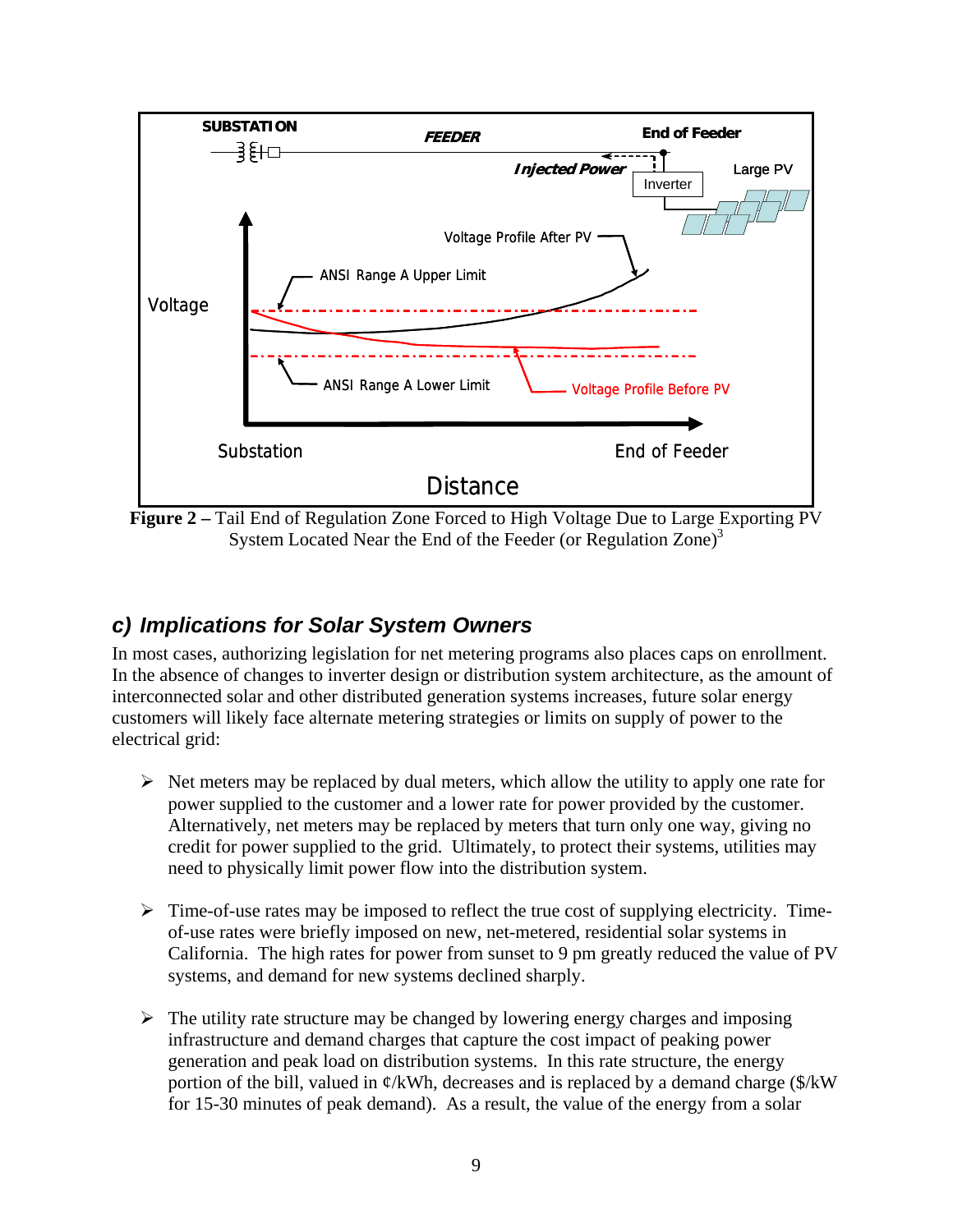<span id="page-9-0"></span>system is reduced, and a cloud at the wrong time or demand after sunset can lead to a high demand charges.

 $\triangleright$  Businesses and industrial sites with large motors are provided Volt-Ampere reactive power (VARs) by the utility. Charges for this capability will likely be imposed on users unless PV or renewable energy generation can supply the VArs at the source.

Each of these has the potential to decrease the value to the owner of the energy from the solar energy system. While decreasing system cost is one approach to providing competitive energy, managing energy flows to improve system value is likely the needed approach for the future grid. Designing systems to manage energy flows by incorporating features such as energy management and/or energy storage will allow customers to improve system value by selling energy to the utility when the value is high, buying energy when the cost is low. Such systems also make it possible for the customer to operate independently of the grid, for example during storm-related grid outages. These value-added concepts are discussed further in the following sections.

**While decreasing system cost is one approach to providing competitive energy, managing energy flows to improve system value is likely the needed approach for the future grid.** 

# **6) Approaches to Enable High Penetration**

## *a) Today's Distribution System*

Utility distribution systems typically are designed for a 30-year life, but in reality they last much longer than that. As a result, in the near term and for most locations, the design of PV systems in a high-penetration scenario must be compatible with reliable operation of a grid infrastructure that will be little changed from current practice. The alternative, saddling individual PV installations with the cost of upgrading the distribution infrastructure, may not be economical. At the same time, it is realistic to expect that most new systems will not be net-metered under flat rate structures, but may be subject to time-of-use, demand, and other charges while potentially receiving less for excess generated energy. In this section, approaches to enabling high penetration of PV into the current distribution infrastructure while maintaining or improving PV system value and utility system reliability are discussed.

**i) Mitigating Impact on Current Distribution Infrastructure:** As described above, high penetration of PV systems has the potential to interfere with grid reliability and control. Even as utilities contemplate replacement of the existing infrastructure with new hardware and controls specifically designed to accommodate two-way power flows, steps can be taken to mitigate the impact of high penetration of distributed energy sources on the distribution infrastructure. These steps assume that the most expensive parts of the distribution system remain unchanged, but they do require additional communication capabilities.

A key step is to enable the distribution system to interactively control connection of the inverter/controller to the grid. One possible approach is to replace the current anti-islanding approach with interactive dispatch so the utility can command an inverter to ride through voltage sag, rather than having a large number of inverters go off-line while leaving the loads on-line.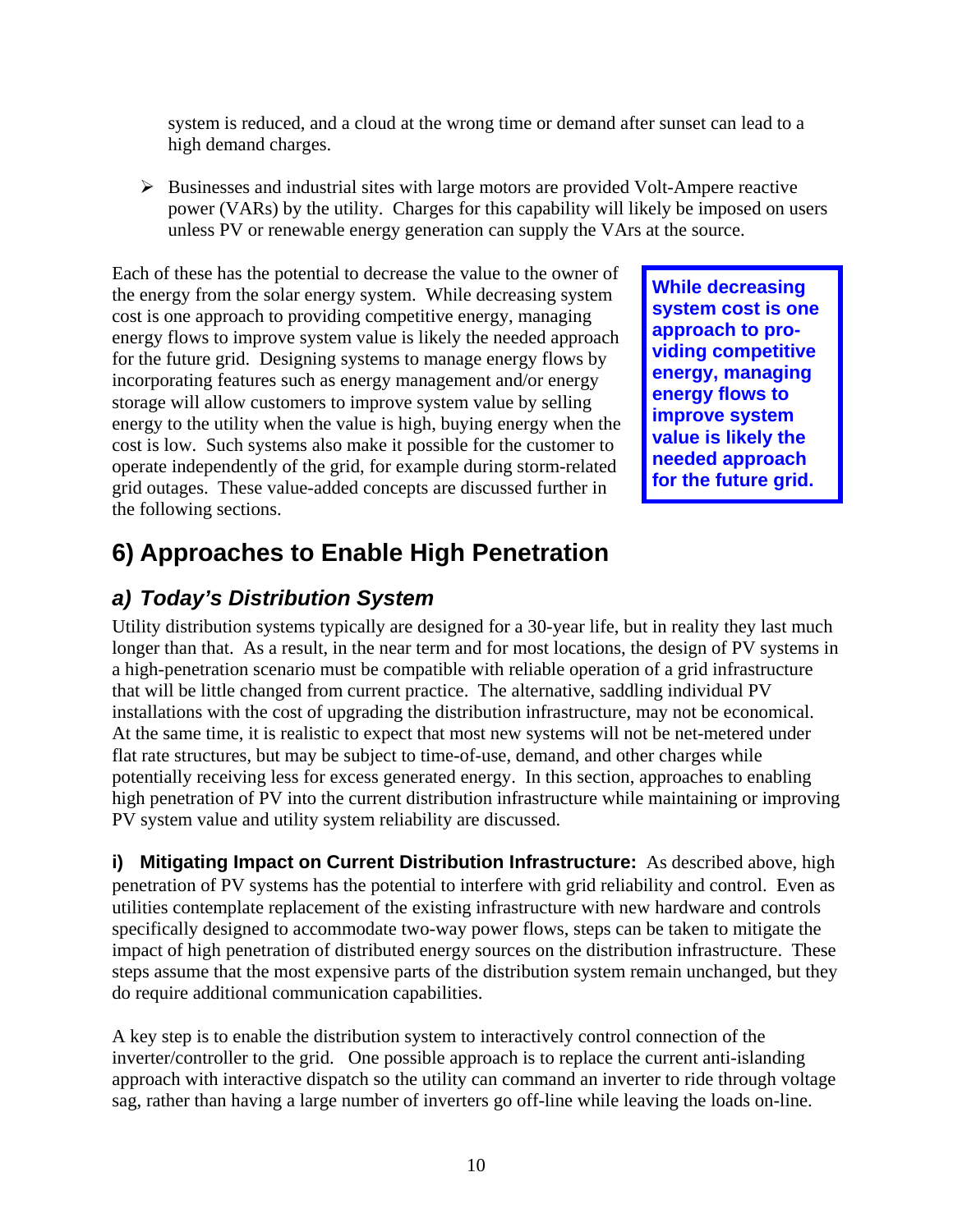<span id="page-10-0"></span>Interactive control will also enable the distribution system to direct the inverter to go off-line when there is a fault, rather than relying on multiple inverters, each supplying power to the grid, to independently detect a fault or islanding condition.

Additional steps involve enabling management of power flows to keep high power flows off the distribution system when they could interfere with system regulation and protection, to provide power flows when needed and available, and to mitigate rapid transients. For a centralized power system, the ideal load is predictable and constant, or is large when system demand is low and small when system demand is high. Thus, one approach is to use the SEGIS to manage the power flows by directing loads to operate when solar energy is available, to not operate during peak demand periods when solar energy is not available, and to dampen the impact of transients. The addition of storage would provide more flexible load management. Also, unlike rotating generators with the necessary controls, static power converters (inverters) can be directed to produce reactive power. Inverters can also assist with voltage regulation by supplying VArs and dispatched power.

Alternatively, or additionally, communication capability can be added to allow the distribution system to signal the SEGIS to dispatch power and loads to optimize power flow to the utility. Such communication could be in the form of time-of-use rates and demand charges or could be real-time pricing via smart-metering technology.

**ii) Improving Value for the Solar Energy System Customer:** As deployment of distributed PV systems increases, many customers are likely to be subject to time-of-use rates and demand charges, and will be paid less for energy delivered to the utility at a particular time of day than they will be charged for energy delivered by the utility at that same time. However, by employing control strategies that optimize value, a SEGIS can mitigate the effects of these rate structures or even exceed the value received by today's net-metered flat-rate customers. The SEGIS will need to manage power flows to and from the utility so that power is purchased from the utility mainly when rates are low, peak demand is minimized, and power is sold to the utility mainly when rates are high.

A first step in optimizing value is to consider the rate structure when establishing the orientation (azimuth and tilt) of the PV modules. At least for regions where utility demand peaks in the summer and time-of-use rates apply, having a portion of the array facing west may provide more value to the customer, even though total energy delivered may be lower.

<span id="page-10-1"></span>A second step in optimizing value is to dispatch loads to operate in concert with the availability of solar energy and/or cheap utility power. This could occur by direct communication between the inverter and smart loads via standardized protocols or via inverter communication with an energy management system. Note that some loads may have their own storage and thus are particularly suited to dispatch. For example, tank-type electric water heaters store hot water and can be controlled to heat more water only when either excess solar energy or cheap utility power is available. Even the thermal mass of a building can be used to minimize evening demand, as illustrated by a Florida Solar Energy study of a home with south and west facing PV and a multispeed air conditioner, shown in Figure  $3<sup>4</sup>$  $3<sup>4</sup>$  $3<sup>4</sup>$ . This study illustrates the importance of building system design in optimizing solar system value. If PV had been added to the control home, peak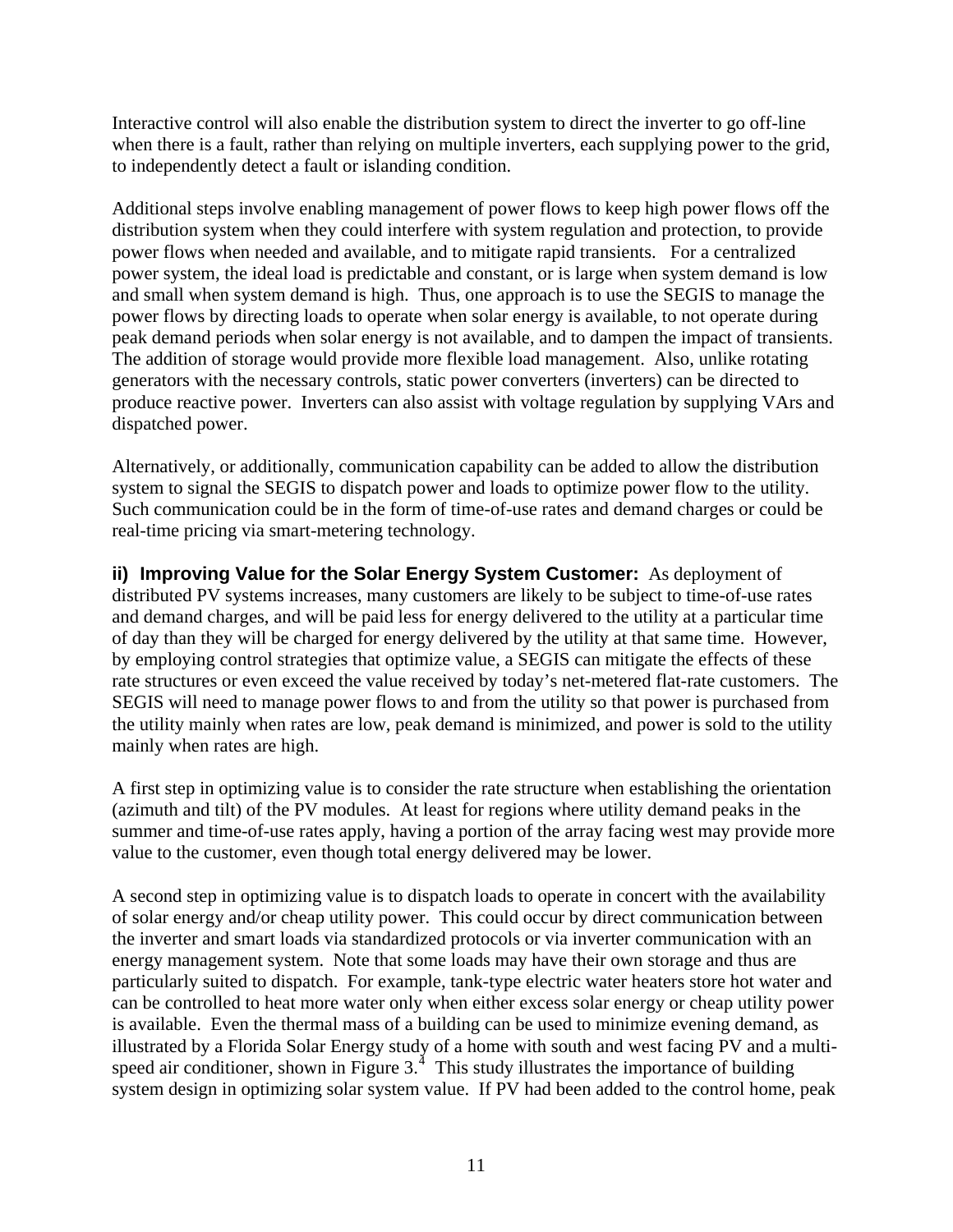daytime demand would have been reduced, but demand after 6 pm would have remained high. On the other hand, if the energy-efficient home had been built without PV, there still would have been significant daytime peak demand (the sum of the red and blue lines). It is the combination of PV and building system design that results in nearly complete elimination of the evening peak. Note that optimizing the performance of a system with more than one orientation for the PV array requires either multiple inverters or inverters with multiple maximum power point tracking inputs.

<span id="page-11-0"></span>A third step in optimizing value is to add energy storage so excess solar energy or cheap utility power can be stored for later use when building demands dictate and excess or cheap power is not available. For buildings with demand charges, addition of storage has been shown to add value to the PV system<sup>[5](#page-28-1)</sup>, as shown in Figure 4. Storage can have the added benefit of enabling the building to continue to operate critical loads during a utility outage.

To maximize the benefit of the PV system without an undue burden on the building owner/operator may require a control system with adaptive logic. Such a controller would monitor demand, solar energy supply, and utility rates to optimize the flow of energy based on time of day, day of the week, and time of year by controlling dispatchable loads and storage operation. The controller might also communicate with utility smart-metering devices to obtain real-time pricing, and via the internet would monitor weather trends and forecasts to anticipate the availability of the solar resource as well as the real-time price of solar power.



**Figure 3.** Peak Reduction from Combined Use of Solar En[e](#page-10-1)rgy and Demand Management in a Residential Application<sup>[4](#page-10-1)</sup>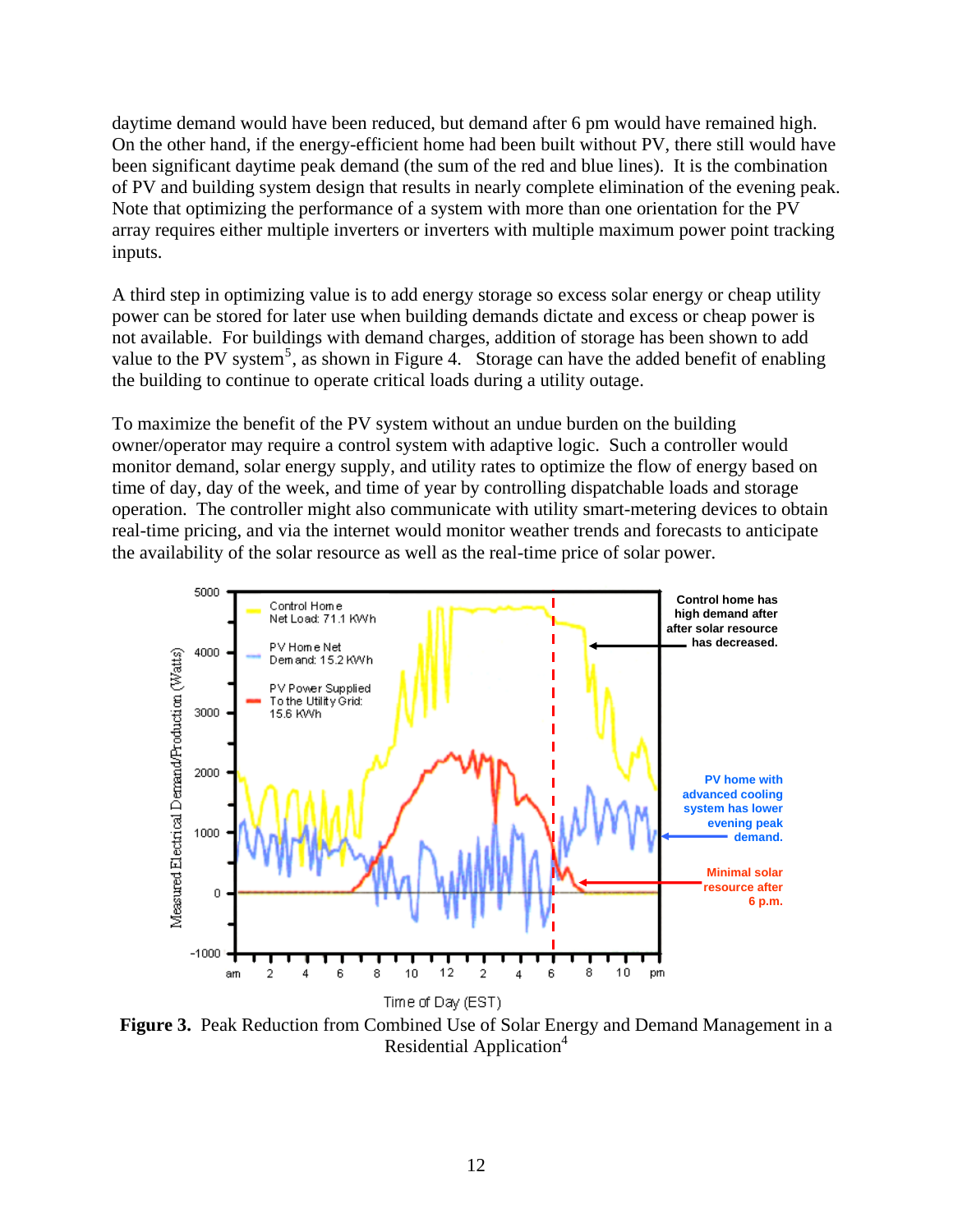<span id="page-12-0"></span>

**Figure 4.** Cumulative Cash Flow for Commercial Customers – Comparing PV-alone, PV + Local Load Management (MBES) Storage and PV + Emergency Storage Options.**[5](#page-11-0)**

### *b) Advanced Distribution Systems and Micro-Grids*

As penetration of distributed energy systems increases and the necessary technology is developed, it is anticipated that the distribution system will evolve to accommodate two-way power flows and will take full advantage of distributed energy resources. This evolution will take place first in new residential, business, and industrial developments, but for much of the grid, may not occur until existing distribution systems must be replaced due to age. The technology to dispatch residential and commercial loads, such as air conditioning and electric water heating, already exists and is being used during periods of peak demand. Customers for which a secure source of electric power is essential use standby generation and/or uninterruptible power supplies to operate independently of the electrical grid during outages, and some use advanced technology to transfer seamlessly from grid power to independent sources. However, with the exception of residential PV systems, flow of power from distributed energy sources into the distribution grid is relatively uncommon.

If the recent growth rate in installation of PV systems continues, penetration levels of 5 to 10% could occur in less than a decade<sup>[6](#page-28-1)</sup>, with higher levels occurring locally. Deployment of other distributed resources may also increase. Those resources include, but are not limited to: intermittent resources such as wind and solar; fuel-based energy sources in combined heat and power systems, such as fuel cells, microturbines, and engine-generators; and dispatch of enginegenerators that today provide only emergency power in the event of a utility outage. Power flow from these systems may provide a significant portion of the energy used by other customers.

Utilities will use these systems to minimize the cost and environmental impact of power generation, to manage peak demands, to provide ancillary services such as spinning reserve, to improve system reliability, and to improve power quality. At a site level, the ability of power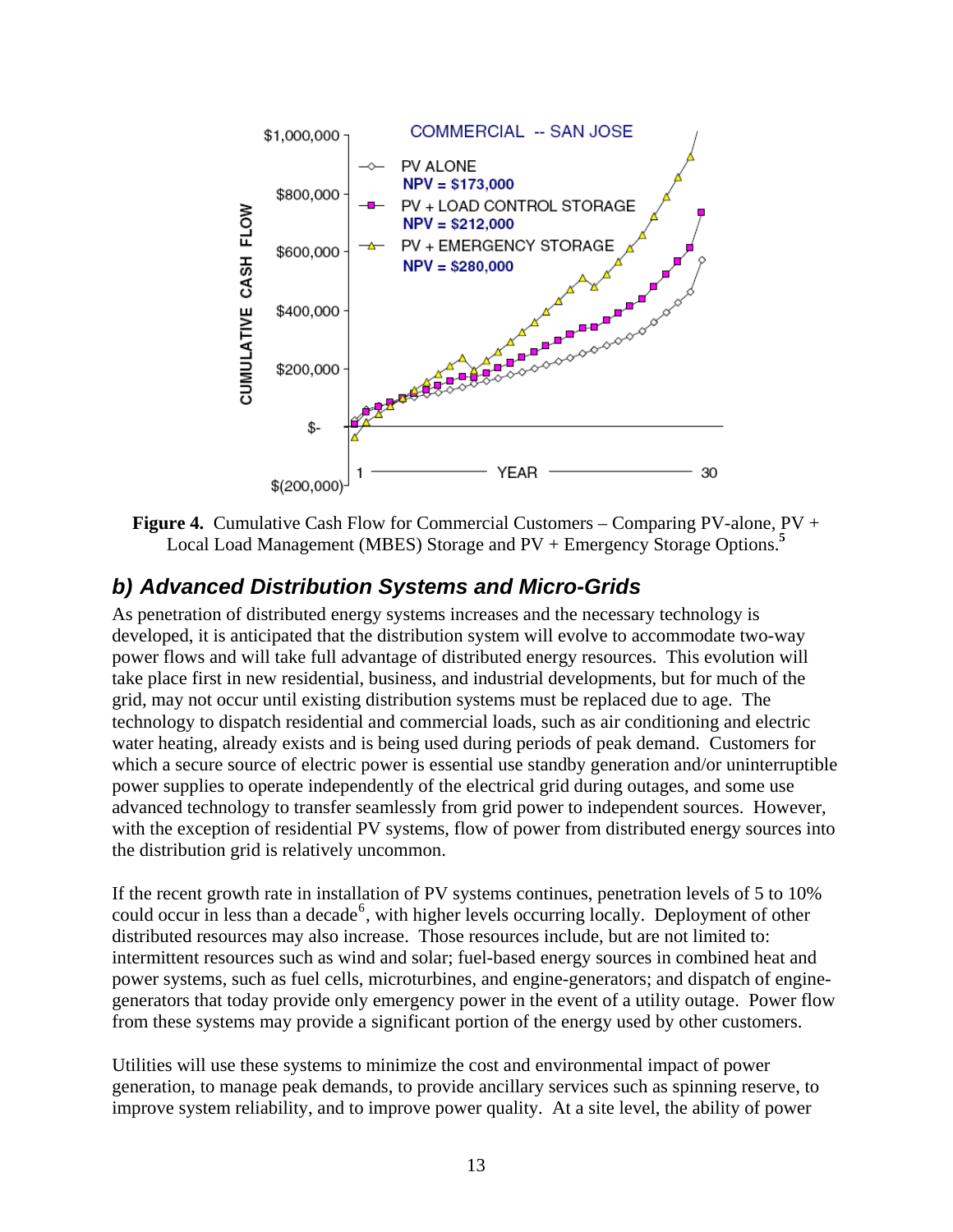electronics to improve power quality and provide seamless transfer from utility to site power sources has already been demonstrated<sup>[7](#page-28-1)</sup>. Utilities may place utility-owned distributed generation and/or storage within the distribution system to improve operations and reliability. Micro-grids, placed at critical weak points of the utility grid, can provide a stabilizing role to the grid while ensuring the loads connected to the micro-grids during utility outages continue to function just as if the utility were still there.

To accommodate and optimize management of these resources, it is expected that the advanced distribution system will be a "Smart Grid". One general definition for the smart grid is:

A modern distributed and intelligent generation and distribution network using digital technology for controls and advanced electronics for switching and protection.

Features of the smart distribution system may include but are not limited to:

- 1. Automation for power flow and energy management
- 2. Management of the interface between the utility, distributed resources, and micro-grids
- 3. Management of all power flow transitions
- 4. Real time pricing and analysis for the connected community
- 5. Management of the intermittency of renewable solar resources

While replacement of the nation's entire distribution system will take many years, advanced distribution system technology and micro-grids will occur as new communities and developments are built and as the technology matures. Micro-grids are especially likely to be deployed where there are critical loads, such as high-technology business parks and/or critical infrastructures such as police and fire departments, hospitals, and water-treatment facilities.

The following are some of the elements that may be found in advanced distribution grids and micro-grids:

- 9 **Electronically Controlled Distribution Systems.** Today's electro-mechanical control systems will be replaced by digital control with new electronic devices providing the controls and likely performing many of the high-speed switching functions.
- 9 **Integrated Electricity and Communication Systems.** The utility distribution system will incorporate communication systems to control distributed generation and storage systems and dispatchable to improve system efficiency and stability while optimizing the value of renewable energy resources such as photovoltaics.
- 9 **Integrated Building Energy Management Systems.** Energy management will be an integrated function when new distributed generation is employed. Building-integrated electrical generation will include energy management systems to optimize the building energy generation value while providing intelligent functions such as load shedding or shifting and energy storage to provide the most value to the consumer and dispatchability for the stability of the utility. Energy management will also likely include intelligent and adaptive logic that manages heating, cooling and lighting needs.
- $\checkmark$  **Smart, end-use devices.** An integrated system that utilizes communications will enable the electric system to communicate directly with end-use devices, and would automatically optimize system operation.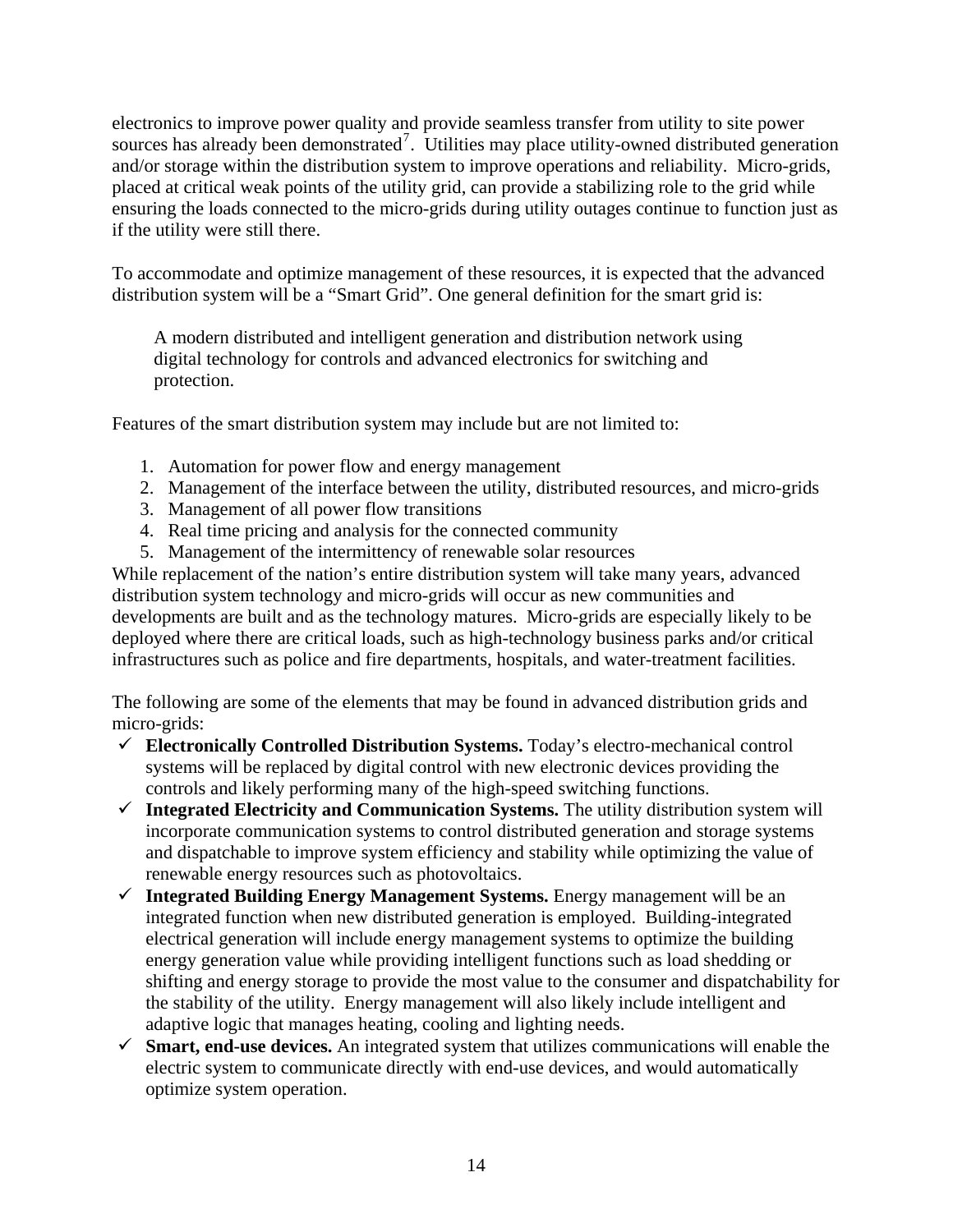- <span id="page-14-0"></span> $\checkmark$  **Meters as Two-way Energy Portals.** The meter/service panel for a building will be transformed into an intelligent electronic gateway. Advanced meters/service panels that enable electricity suppliers and customers to communicate in real time and optimize the performance and economics of the system will interact with smart inverters and controllers.
- $\checkmark$  **Combined Heat and Power:** Distributed generation (DG) systems that enable production of both electricity and processing heat are efficient systems that can augment a central system to improve quality of service.

**Direct current (DC) in micro-grids.** The concept of power systems that generate and deliver direct current, such as PV/energy storage systems, may be revived to serve DC loads in energy efficient micro-grid infrastructures.

It is evident that communications are a key part of the "smart grid," and standardized communications protocols will be very important to equipment manufacturers of all types, including manufacturers of distribution system hardware and controls, distributed generation equipment, energy management systems, and smart lighting, appliances, and heating and air conditioning systems. Communication needs specific to SEGIS are described in section 7b.

# **7) Design Concepts for Integrated Inverters, Controllers, BOS and Energy Management**

In this section, design concepts are presented for enabling increasing value and reliability for solar energy systems assuming a high level of penetration into the electrical distribution system. A possible scenario for evolution of distributed solar energy systems and the electrical grid is outlined in Figure 5. Currently, PV penetration is small, and most residential customers are netmetered under flat rates. PV inverters detect out-of-spec or loss-of-utility power and automatically disconnect from the grid. Distributed generation systems are locally-controlled and provide combined heat and power, usually with no delivery of excess power to the grid or are used for stand-alone power generation. Some utilities are able to dispatch customer loads, such as air-conditioning and electric hot water heating, during periods of high demand.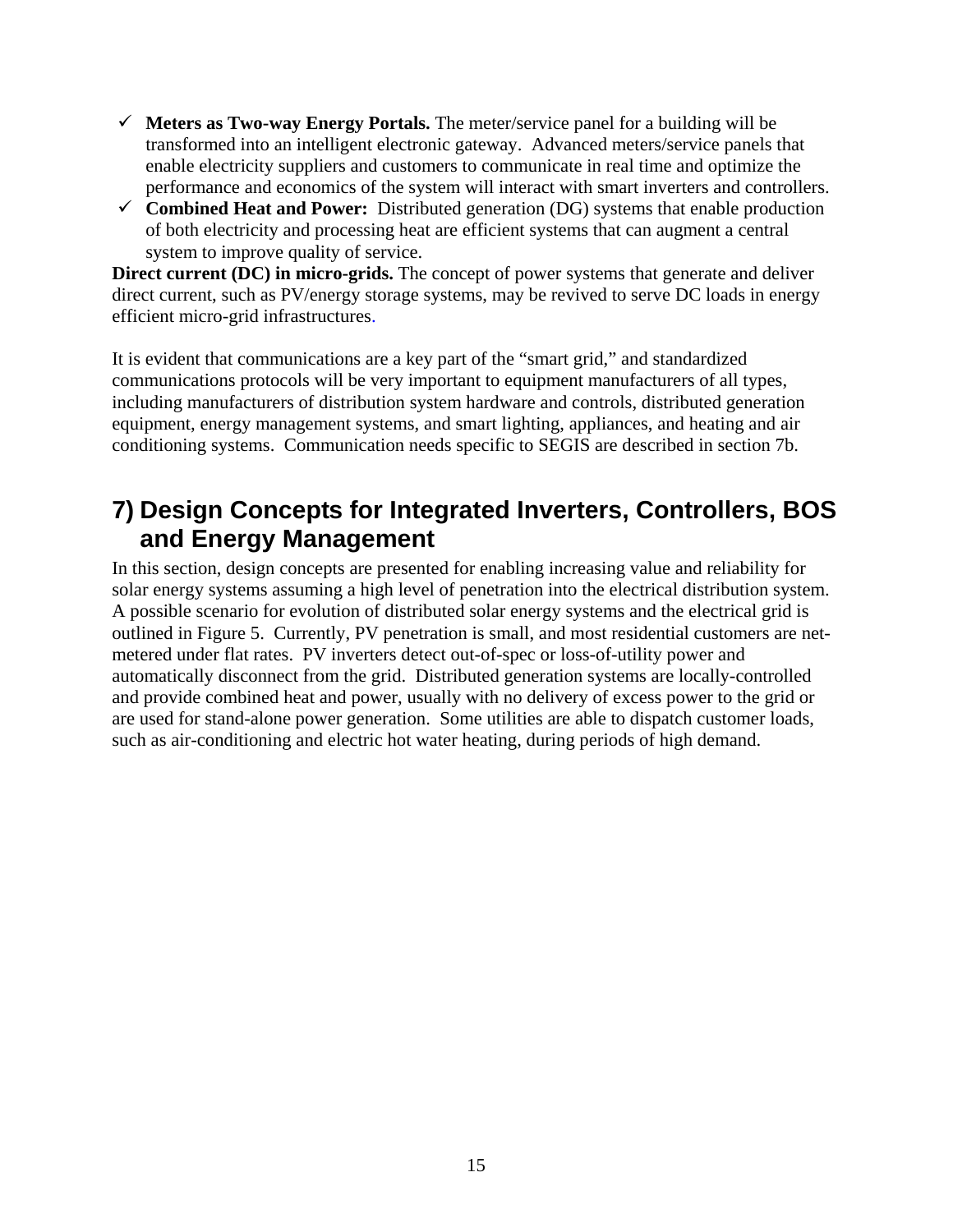

**Figure 5.** Possible Time Tine for Introduction of Distributed Energy Resources and Advanced Infrastructure

PV penetration could grow to as much as 5-10% within the next decade. Initially, accommodating significant penetration of PV and other distributed generation sources will require that most systems be designed within the constraints of the current distribution system. Active utility anti-islanding control of inverters will be required to prevent islanding while permitting ride-through when the utility is stressed. As net-metering caps are met, new PV systems will optimize value to the customer by monitoring rate structures or real-time utility pricing to determine when to operate loads, charge storage, or deliver electricity to the grid. As advanced distribution systems and micro-grids that are able to reliably operate with or without being connected to the utility grid are developed, these systems will be utilized as utility systems are extended to new developments, especially where a secure electricity supply is essential. The availability of plug-in hybrid vehicles may significantly change the demand profile of residential and small commercial customers.

As deployment of distributed generation increases and existing distribution infrastructures must be replaced due to age and obsolescence, additional features will be added, including management of substantial distributed energy flows into the utility grid via utility dispatch of distributed generation and storage resources, digital electronic control of the distribution system, and increased use of utility-interactive building energy management systems and smart loads, and micro-grids. As distributed generation technologies mature, DG will likely provide much of the capacity additions to the nation's electrical system. As fossil fuel prices increase, use of electricity for transportation may also increase both directly and via use to produce alternative fuels.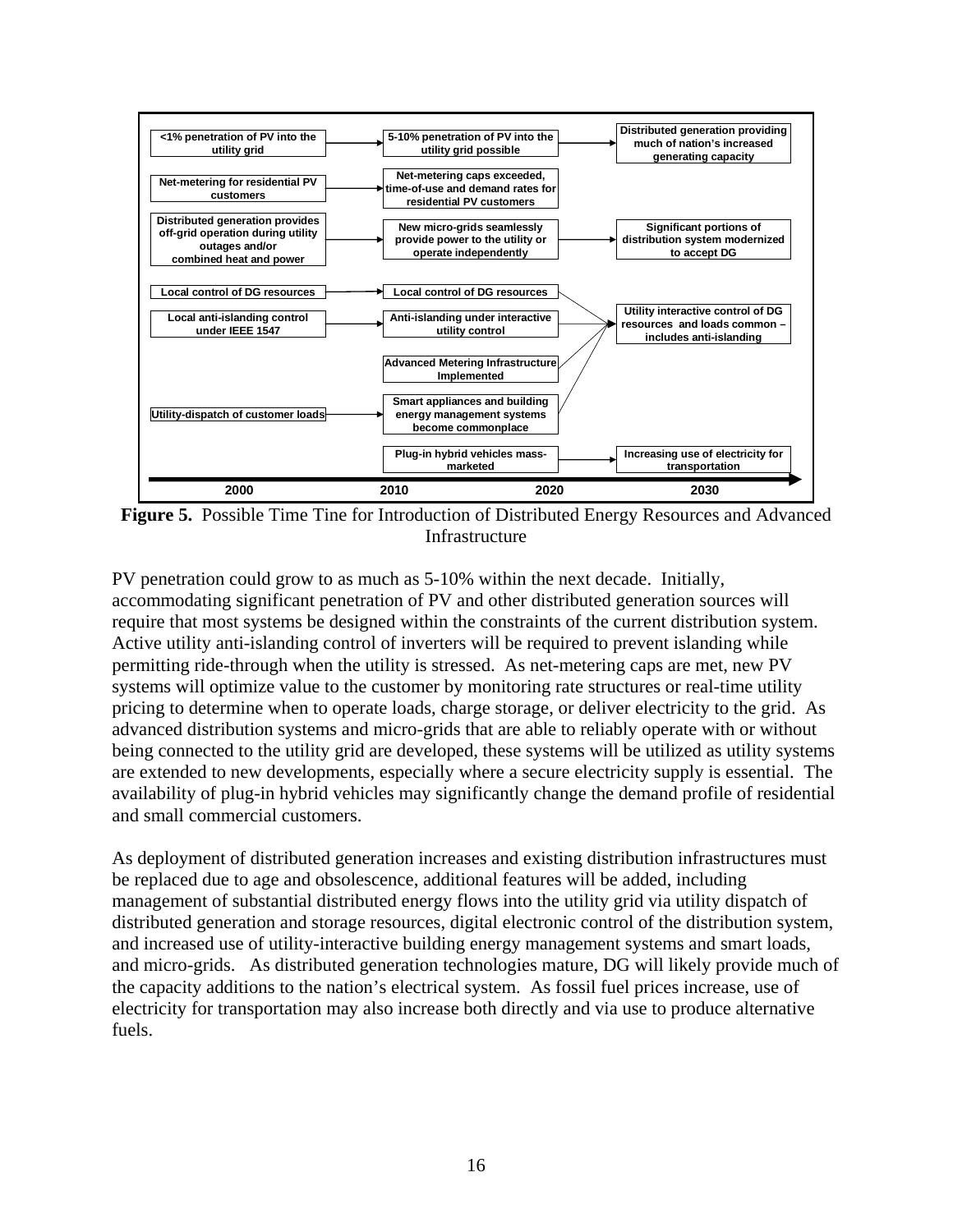## <span id="page-16-0"></span>*a) System Architectures*

Integrated power conversion topologies for distributed generators are to be developed through the SEGIS Program with new emphasis on energy management and grid integration. The advanced inverter/controller topologies may include an energy storage element or load control when intended for stability of the energy supply. The stored energy component should be remotely dispatchable or contain built-in intelligence. Intelligence will enable the capability to characterize the integration interface and to adapt to anticipated and real changes related to the state of the utility grid (i.e. does the grid require assistance from the renewable energy source or should local loads be manipulated to maximize the benefits).

Figure 6 shows the topology of a typical net-metered PV system, in which power is supplied to the grid, when available, and the inverter monitors the grid as required by the IEEE 1547 standard. No communication occurs between the system and the grid.



**Figure 6.** Today's Net-Metered System

Figure 7 shows a system with storage. The primary purpose of storage in this system configuration is to serve critical loads during a utility outage. During an outage, the inverter disconnects from the main service panel and the utility and serves critical loads via a sub-panel. If the system is operated under a time-of-use rate structure, it is also possible to operate the system to increase value by charging storage with utility power when utility rates are low and discharging storage to the utility or to the loads when utility rates are high<sup>13</sup>.



**Figure 7.** Today's System with Storage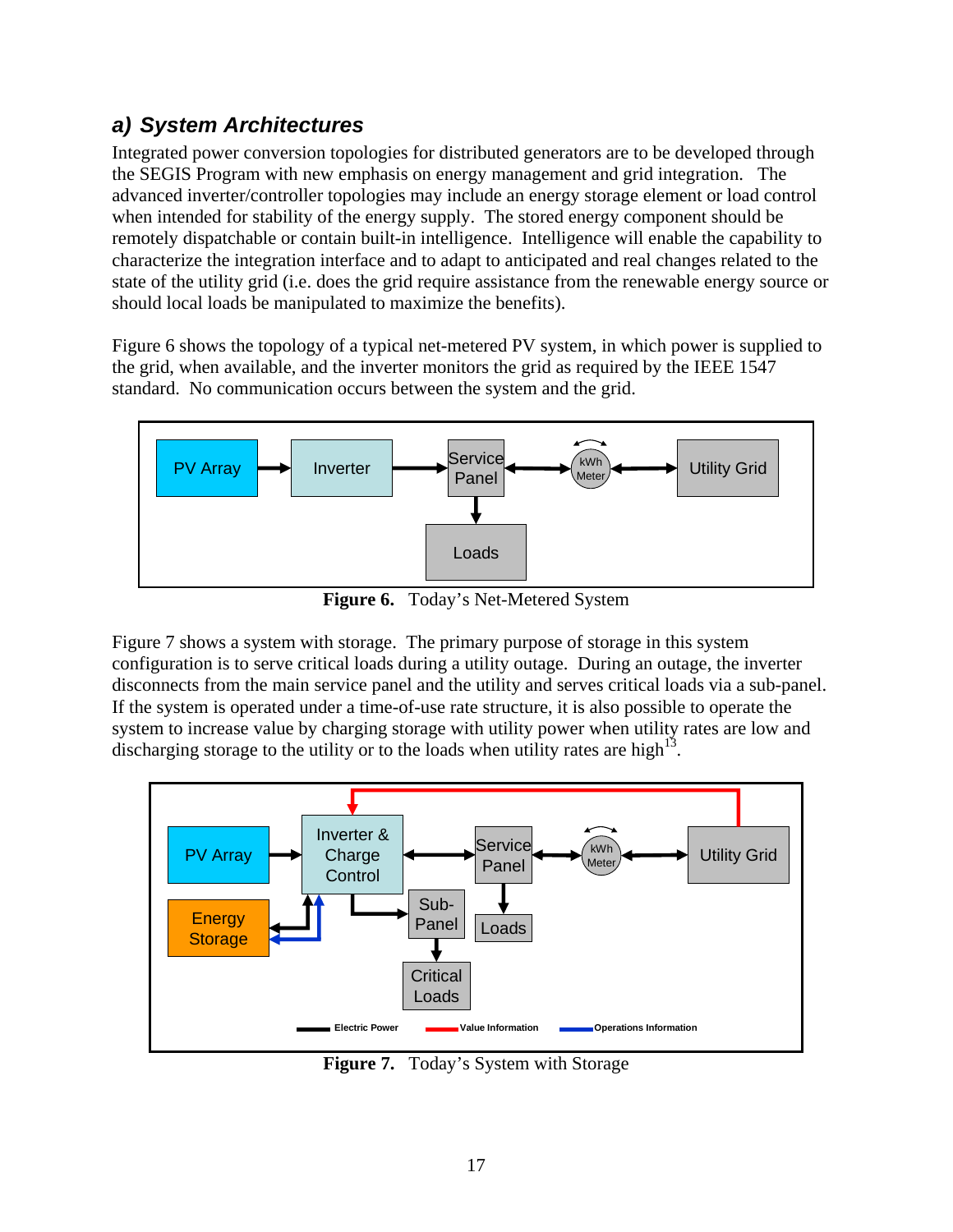The next two configurations, shown in Figures 8 and 9, are designed for integration with today's distribution system. However, they include enhanced communication to enable utility interactive anti-islanding control and to provide value information, such as real-time pricing. No other provisions are made for direct control of power flow by the utility. The system control function shown in the figures represents the heart of the SEGIS. The functions shown: inverter, energy management, adaptive logic, and, in Figure 9, charge control, could all be incorporated into a single device, or could be separate devices designed to communicate with each other.



**Figure 8.** Advanced System without Storage

The system in Figure 8 optimizes value and manages power flow to and from the utility by controlling loads. The smart metering system may provide real-time pricing or may simply represent a set rate structure (time-of-use and demand charges) which would be programmed into the Solar Energy Grid Integration System. Knowledge of utility rates enables the SEGIS to control the loads and associated energy flow to and from the grid to provide increased value to the customer. Smart loads are controlled by an information signal from the Energy Management System. A power control unit is used to remove power from loads which are desirable to control, but do not incorporate information links. An optional adaptive logic controller enables the system to monitor loads, utility rates, and, via the internet, weather conditions and forecasts to provide optimum control of energy flows to maximize value to the customer. The adaptive logic controller could also monitor expected system output as a function of solar input and would signal the need for maintenance to address out-of-nominal operation.

Adding storage to the system, as shown in Figure 9, has the potential to further increase the value of the system. In the figure, the charge controller that supplies energy to the energy storage unit and the inverter that converts the output of energy storage to AC power are shown to be part of the PV inverter/controller. However, this is just one of many possible configurations. DC chargers, AC chargers, and dedicated inverters for storage are all available and could be operated in coordination with the PV inverter. While PV can charge storage via a DC charger, an AC charger may be preferred since at least some of the charging will be done when utility-supplied electricity is lower cost (overnight for a summer peaking utility).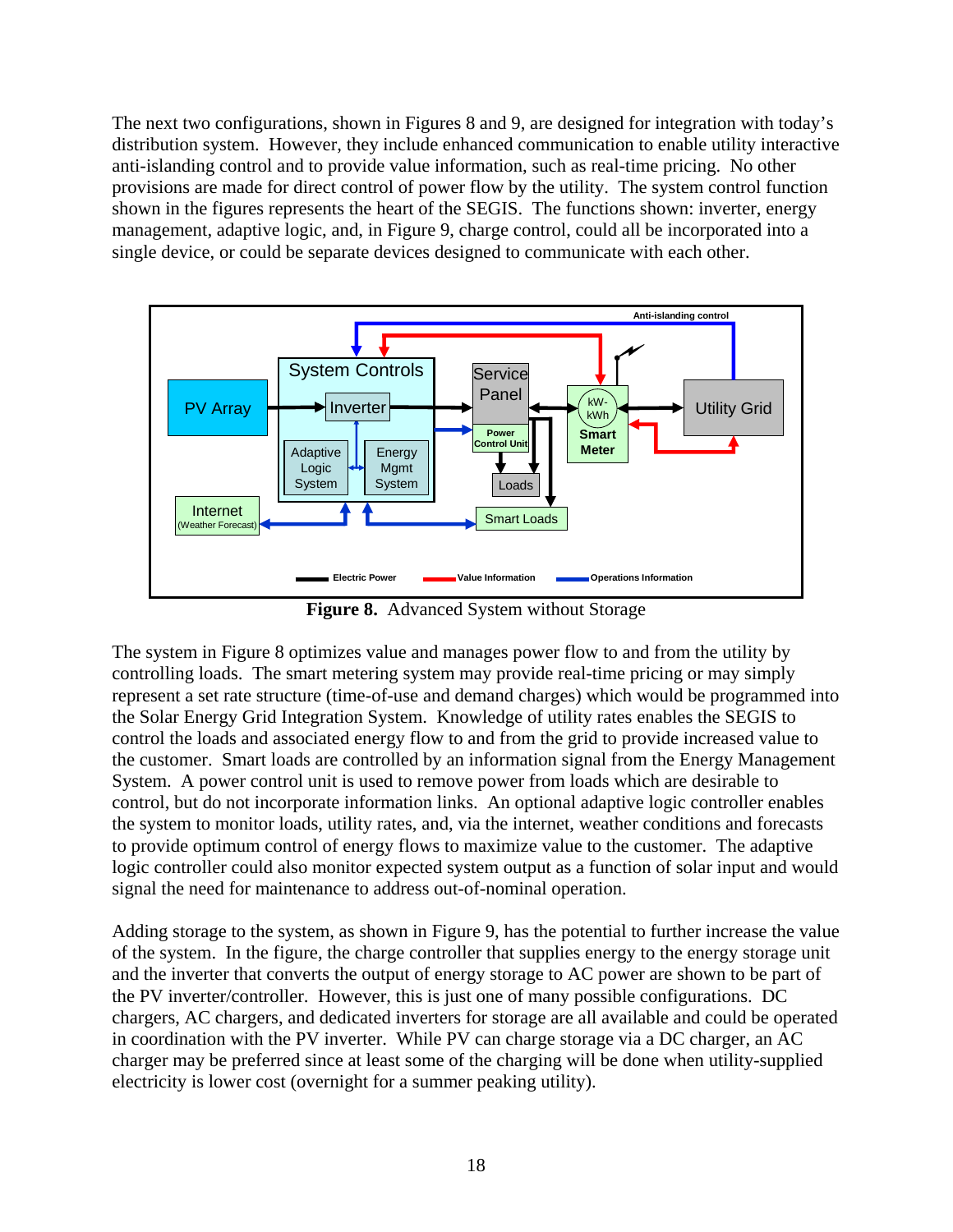

**Figure 9.** Advanced System with Storage

A desirable feature for a system with storage is to enable the system to operate independently during a grid outage. Usually, to maximize the period of independent operation, essential and non-essential loads are separated at the load center and/or by the EMS, and only essential loads are supported with energy from storage.

In Figure 10, provision is made for control of the distributed energy system by the advanced distribution infrastructure via a portal associated with the smart metering system. All communication flows through this portal, including the ability to intentionally dispatch energy from the system or to request the system to operate independently of the grid. Two-way communication is also shown so that the SEGIS systems are able to report their status, including the availability of solar or stored energy, to the utility.

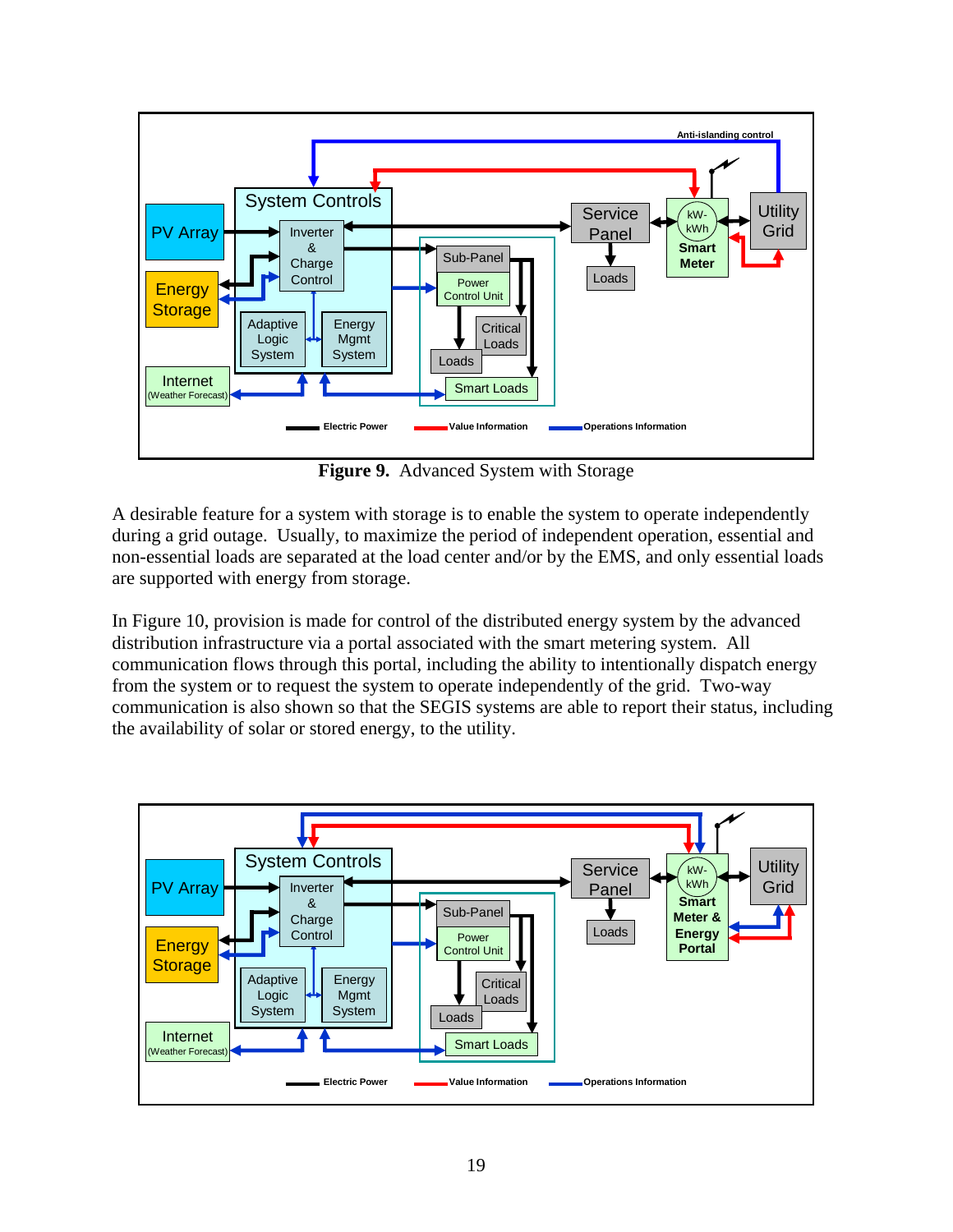#### **Figure 10.** System for Advanced Distribution Infrastructure

<span id="page-19-0"></span>In a variation of this approach, a micro-grid might have multiple energy sources, storage systems, and building load centers tied to a single controller that will provide supervisory control of the entire micro-grid system, especially during operation independent of the utility.

The above figures illustrate a few potential system configurations. Many others are possible. Among the many factors to be considered in optimizing system architecture are the number of energy conversion steps in converting DC and AC power from the PV array, round-trip efficiency of the energy storage, the optimum voltages for the PV array and the battery bank, maximizing system value during grid-tied operation vs. maximizing the capability for gridindependent operation, storage capacity to shift loads relative to time-of-use rates or to avoid demand charges, storage capacity vs. depth of discharge to optimize system life and charging efficiency, levels of redundancy vs. common points-of-failure that may undermine reliability, impacts of PV intermittency, etc. Key goals of the SEGIS program are to encourage innovation in system-integrated inverter/controller products, total system reliability/architecture and system integration.

### *b) Communications*

Communication is a critical function for the Solar Energy Grid Integration System. As PV systems increase in number and penetration, communication with the distribution system operator will be essential to ensuring safe, reliable operation. Other communication functions will be critical to optimizing system value. To enable widespread use both by the  $\sim 3,000$  utilities in the U.S. as well as by the building industry, SEGIS should use protocols based on open system standards in order to offer the broadest applicability. Additional standards development may be necessary, for example, to support anti-islanding control. Developing communications capabilities that are compatible with other national standards, such as in Europe, will increase the marketability of SEGIS. Providing secure communications between system monitor and control functions spread out over long distances back to a centrally located SCADA (Supervisory Control And Data Acquisition) type administrative control site will increase SEGIS acceptability. Dedicated Virtual Private Networks (VPN) can be implemented to specify security features and separate different user traffic over a SCADA network

**i) Anti-islanding Control.** The inverters in today's PV systems monitor grid parameters and disconnect when those parameters fall outside the ranges established in IEEE 1547. However, as noted above, as the number of interconnected inverters increases, a more interactive method is needed to ensure that inverters will disconnect when required, but will be able to ride-through variation in utility operating parameters, for example, caused by high demand. Communication of the need to disconnect must be fast (less than one second) and certain (always occurs when connection to the utility is lost). The distance over which this information must travel is potentially long, but the amount of information required is small.

**ii) External Communication.** To optimize system value, the system must respond to external data, such as utility rate structures, real-time pricing, secure dispatch signals, and weather forecasts. Security is important for both dispatch and anti-islanding signals, because a cyber attack resulting in simultaneous disconnect of a significant number of systems representing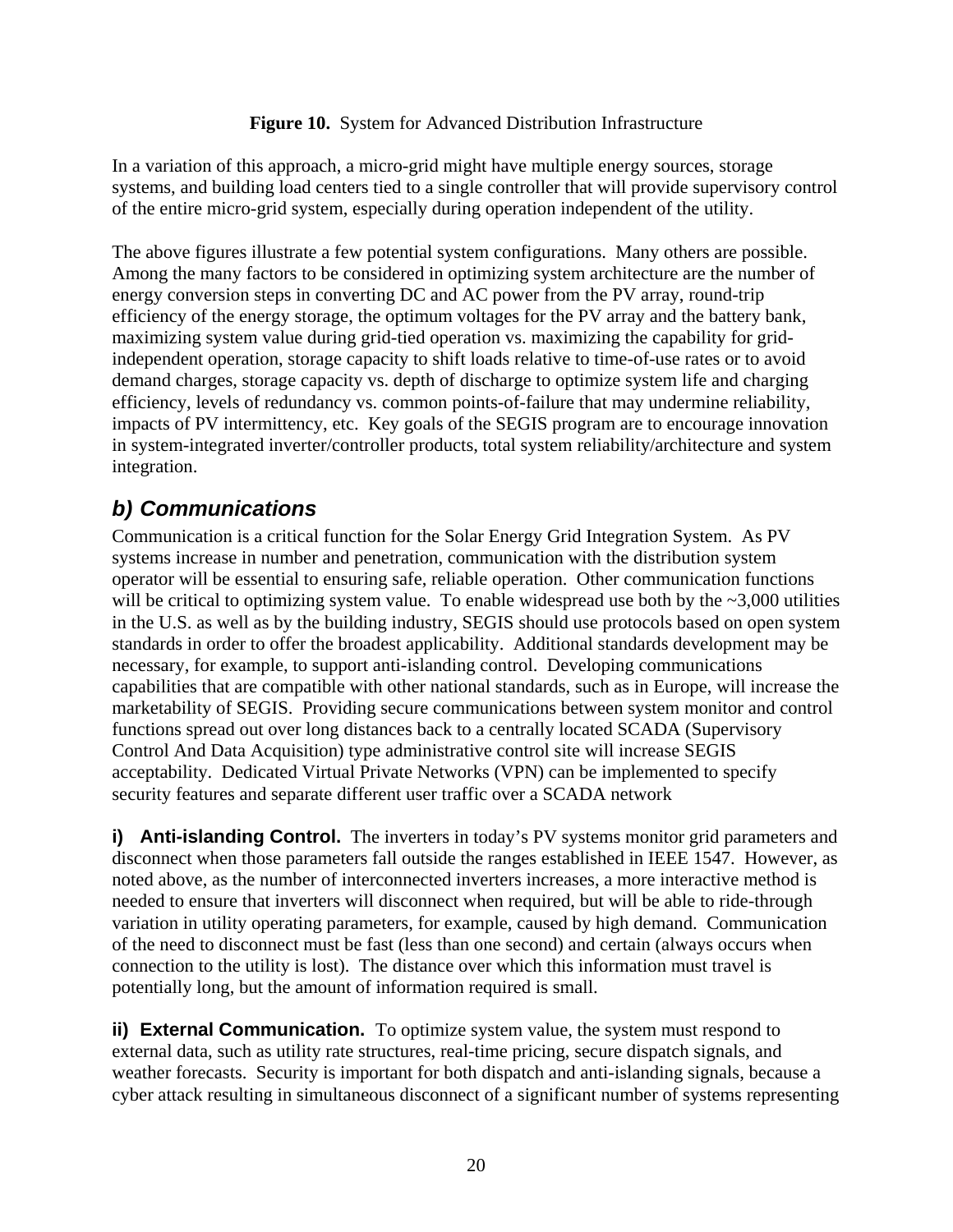<span id="page-20-0"></span>significant penetration of a portion of the grid could overwhelm the ability of the utility reserve capacity, causing an outage<sup>[8](#page-28-1)</sup>. Relative to islanding control, the speed with which data must be transferred is lower, depending on the need, as follows<sup>[9](#page-28-1)</sup>:

- **Spinning reserve** (replacement of lost capacity), signal sent ~1/second. Thermal generation units providing spinning reserve achieve full output in a few minutes. Hydroelectric units respond faster.
- **Frequency and Area Regulation** (to maintain frequency control), signals sent very few seconds. Response time is over several minutes.
- **Voltage regulation**. The line voltage provides the signal. Very fast response (subcycle), e.g. using droop algorithms is possible. Central dispatch is slower (few cycles).
- **Peak Shaving (Demand Response).** The signal can be built into peak demand rate structures or real-time pricing, which may be updated at intervals of 1 to 60 minutes, depending on the utility. Some utilities also dispatch loads to shave peak demand.
- **Backfeed Control.** Some systems, especially large commercial systems, may be restricted from exporting power to the utility. Often, these systems are sized so that the system output never exceeds load, but in the event it does or if the system is larger and uses storage to absorb excess power, then the response must be faster than the reversepower relay, which is typically sub-cycle.

**iii) Internal Communication.** Communication within the system is critical to controlling loads and storage to optimize system value while maintaining system safety. Distance over which data must travel will generally be modest, unless the site is a large commercial system or micro-grid. In addition to ensuring safe, efficient system operation, a system that is connected under time-of-day and/or demand rate structures will be trying to balance the available energy from the solar system, other connected distributed generation sources, and storage with variations in loads and utility pricing. While solar output can change rapidly with cloud passages and loads can change with the flick of a switch, utility demand charges are usually assessed over a period of 15-30 minutes, so the system has time to respond. However, in the event of off-grid operation, the system must act quickly to prevent load from exceeding maximum system capability (maximum inverter rating and/or available solar plus storage system discharge capability) at any given time. If the system is not permitted to export power, then loads, storage, or the inverter output must be controlled to avoid backfeed (less than one cycle).

**iv) Communication Methods and Protocols.** Newmiller et al. (2007) have provided a summary of the characteristics of a variety of communications methods and protocol. Those and others are summarized here:

- **Dedicated copper wiring**.Large transmission-connected generators use dedicated copper wiring for control, but the cost to connect with large numbers of individual distributed generation systems would be very high.
- Ad-hoc mesh networks. Smart, granular network topologies that utilize ad-hoc connection methods, whereby individual devices discover others within range to form a cooperative mesh communication network capable of establishing a massive infrastructure with end-to-end routing links
- **Continuous-carrier power line communications carriers (PLCC).** Used by some utilities for automated meter reading systems. The PLCC signal is lost if the connection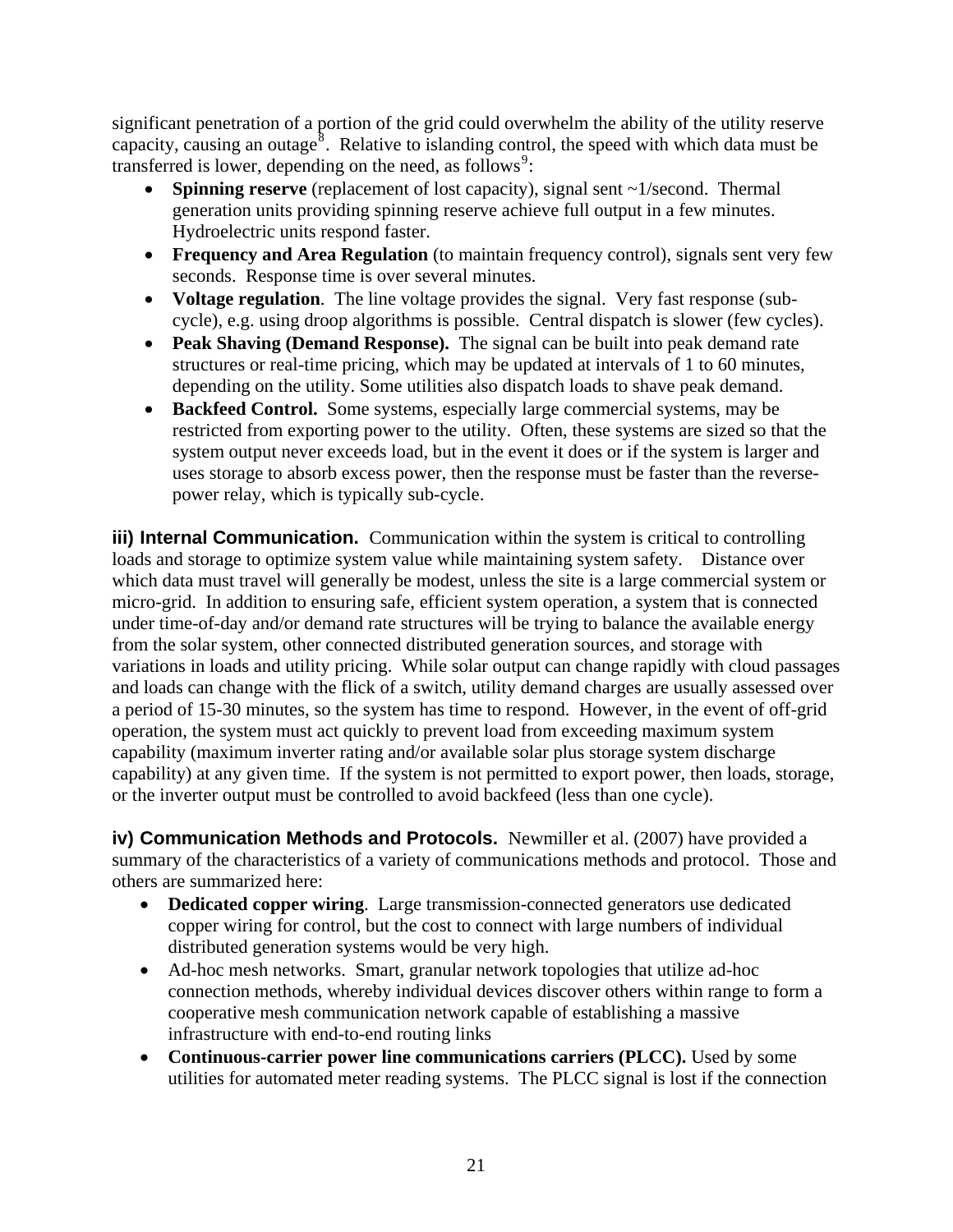<span id="page-21-0"></span>to the utility is lost, so this signal could be effective for inverter anti-islanding control. Drawbacks are high cost, low bandwidth, and high power demand.

- **Broadband-over-Power-Line.** This approach takes advantage of existing power line infrastructure to communicate data, but this technology has faced technical issues, including interference with other radio spectrum users and interference from loads. Some systems have gone to digital multi-carrier modulation scheme to mitigate radio interference issues.
- **Ethernet.** Provides communications within buildings, but must be connected to a widearea-network technology, such as cable television. Wide-area networks do not have sufficient reliability to support protection functions.
- **Wireless Local Area Network (IEEE 802.11).** Used inside and outside of buildings to provide short distance wireless data.
- **Wireless Interoperability for Microwave Access (WiMAX) (IEEE 802.16)** Provides longer range wireless access.
- **Wireless Metropolitan Area Networks (WirelessMAN or WiMAX, IEEE 802.16d). A** standards-based technology enabling the delivery of [last mile](http://en.wikipedia.org/wiki/Last_mile) wireless broadband access as an alternative to cable and DSL. Used in urban environments to transmit 2km without line-of-sight antenna configurations and up to 10km with unobstructed path.
- **Personal Area Networks**, e.g. IEEE 802.15.4, provide short distance (few meters) wireless communications.
- **Energy Management Systems,** BACnet is a standard in America, Europe, and over 30 countries developed by the American Society of Heating, Refrigerating and Air-Conditioning Engineers (ASHRAE-135) for building automation and control networks. ANSI/CEA-709.1-B establishes another standard for control networking. It provides one of the data link/physical layers of BACnet.
- Other. A variety of other technologies are available, including conventional telephone land-lines, cellular telephone, spread-spectrum wireless radios and pagers. Some utilities have used wireless technology to dispatch customer loads, e.g. Nevada Power's Cool Share program.

# *c) Inverter/Controller*

Development of the inverter/controller is a central element of the SEGIS program. The inverter transforms dc power from the PV array to grid-quality ac power. Depending upon the system architecture, the inverter may also charge and discharge energy storage, and may control smart loads, e.g. smart appliances, especially in residential systems. The inverter/controller, if it contains adaptive logic, may also determine when excess energy is dispatched to the grid or stored. Commercial systems are more likely to use a separate energy management system with which the inverter must communicate.

A number of elements have been identified for research and development and possible inclusion in the inverter and other elements of the Solar Energy Grid Integration System:

• Integrated circuitries (such as monolithic electronic modules), layouts and packages to improve applications flexibility, facilitate thermal management, survive high-temperature operation, and to ease building integrations.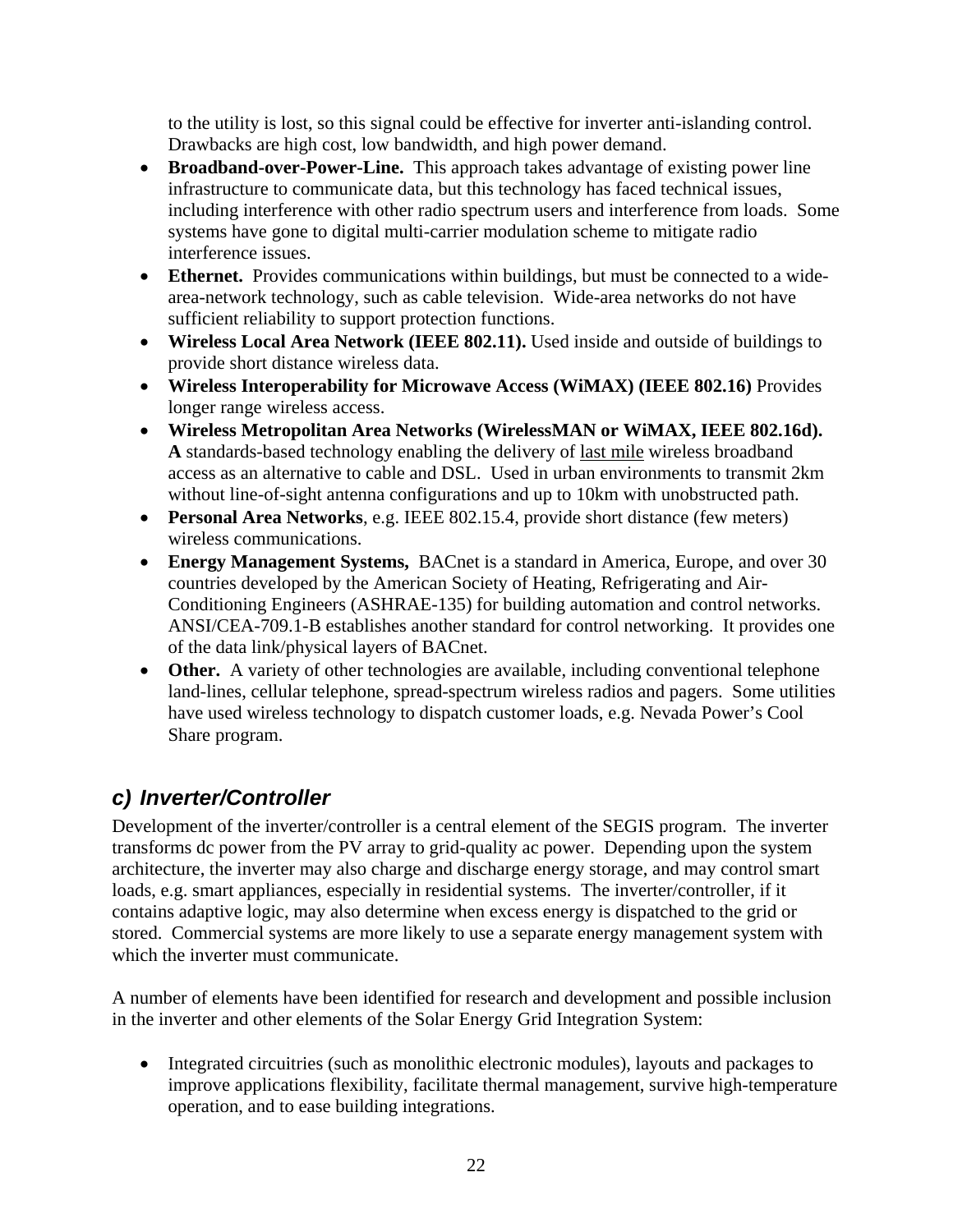- <span id="page-22-0"></span>• Thermal management through innovative technology (e.g. MicroElectroMechanical Systems (MEMS) or innovative components and engineering.
- Engineered transient over-voltage surge protection on both the AC and DC sides utilizing new devices and complete system designs that minimize inductive coupling and induced surges. DC-side over-voltage suppression devices must be capable of clamping transients of up to 300 V/module and 100 V/sec.
- Open communication protocols and determination of the optimal inverter/controller "intelligence" for PV applications.
- Elimination of least reliable components (currently electrolytic capacitors) or the use of selective redundancy that results in low-cost reliability improvements.
- Utilization of new but proven state-of-the-art devices (such as wide-band-gap devices<sup>[10](#page-28-1)</sup>, new long-lived capacitors, advanced low-loss magnetics, and innovative packaging and circuitry layouts).
- Reduced cost and complexity of installation through innovative installation methods, reduction in DC-side component count, and reductions in on-site programming and engineering requirements (Plug-n-Play goals).
- Innovative integration of electronics/control and communications with PV modules or within listed PV module packages.
- Self diagnostics for the inverter/controller/energy management and the system with reporting capabilities for remaining lifetime predictions.
- Micro-grid-ready controls that can enable intelligent electrical grid support such as dispatchable or intentional islanding.
- Integrated energy storage control and optimization to maximize the benefits of the renewable energy resource.
- Integration with residential and commercial building energy systems for the retrofit and the new buildings market (e.g. Zero Energy Homes)
- Smart, integrated system controls with algorithms and secure communication capabilities to optimize system value and energy efficiency.
- Compliance with "National Electrical" and "Building" codes and domestic and international standards and certifications.

This list is neither exhaustive nor are all of these elements required. Rather, it is intended to encourage innovation in developing advanced inverters/controllers that will be highly reliable and will add value to the system, beyond just converting dc power to ac power.

# *d) Energy Management Systems (EMS)*

As shown in Figures 8-10, the energy management function is a key SEGIS element. The traditional role is to optimize building energy by controlling energy-using equipment (lighting, air conditioning, etc.) relative to building use (time-of-day/week), weather conditions (available daylight…) and utility rates (time-of-use and demand charges). The addition of an intermittent solar energy resource adds a new and complex variable into the energy management equation.

Energy Management Systems (EMS) are common in large commercial buildings, but typically have not been partnered with distributed generation. For residential and small commercial systems, it is possible that energy management functions may be incorporated into the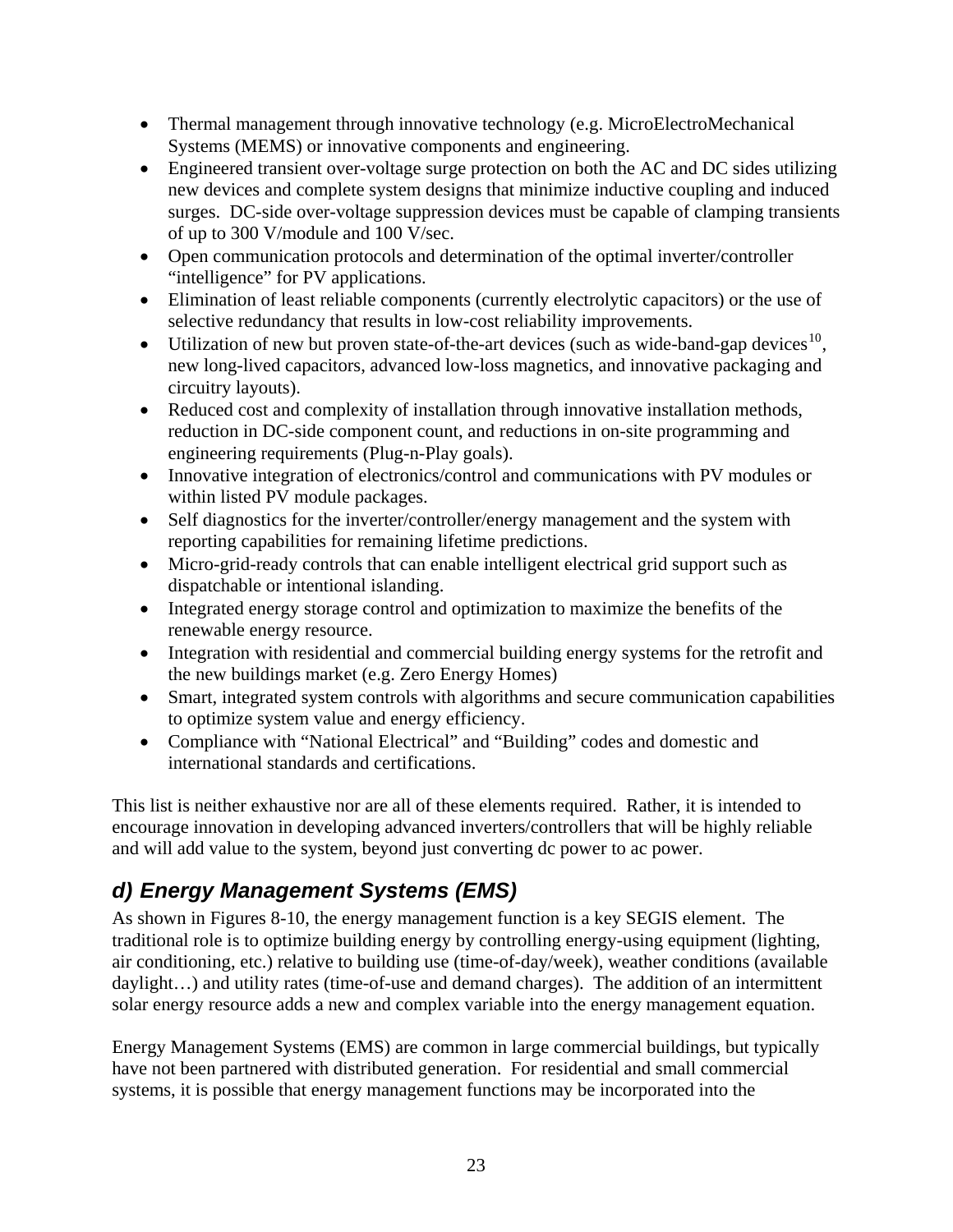<span id="page-23-0"></span>inverter/controller and/or some of the energy management elements may be incorporated in smart appliances. For larger systems, it is more likely that energy management and the inverter/controller will be separate SEGIS sub-systems. To permit the SEGIS to optimize system value will require development of control and secure communication interfaces between the various sub-systems and may require development of additional capability within the EMS.

## *e) Adaptive Logic Controller*

Controlling loads and managing the flow of available energy from the solar system, the flow of energy to and from the grid, to and from storage, and to loads for the purpose of maximizing system value is not a trivial task. Both the solar resource and utility demand, including real-time pricing, is a function of weather as well as the time of day, day of the week, and day of the year. To avoid the need for power during high time-of-use rates or having high demand for just 30 minutes a month that can significantly increase the utility bill requires anticipation of the solar resource relative to the level of energy stored and likely future energy needs. An adaptive logic controller that also monitors weather forecasts could increase system value by managing these power flows. An adaptive logic controller has the ability to learn. Thus, instead of relying only on pre-programmed energy management strategies, it develops its own optimization algorithms from past energy demand, utility pricing signals, and solar resource availability relative to weather patterns, time of day, etc. Such a controller could be part of the inverter or might be a separate unit that can communicate with the inverter, the smart meter/energy portal, and the internet.

# *f) Related Systems*

There are a number of related systems that must be considered in the design of a SEGIS. The following are among these related systems:

**i) Energy Storage.** As indicated above, energy storage is a key element of advanced power flow management. A relatively small amount of energy storage can be used to minimize the rate of change of system output to the grid and avoid demand charges. Much more storage is required to provide significant capability for off-grid operation, unless other generation sources, such as an engine-generator, are available.

Control functions and charging/discharging power electronics may be included in the inverter/controller, as shown in Figures 9 and 10, or they may be independent SEGIS subsystems that can communications with the other SEGIS sub-systems. Understanding the charge/discharge efficiency, maintenance requirements, lifetime, and capital cost will be essential to design of a cost-effective distributed energy system that includes storage.

**ii) Advanced Distribution Systems/Micro-grids.** The architecture of advanced utility distribution systems will influence the SEGIS design, but distribution system development is beyond the scope of the current program. However, SEGIS developers are expected to consider the likely evolution of grid systems in their designs, and, within the scope of this program, may design SEGIS systems with the ability to function as a microgrid.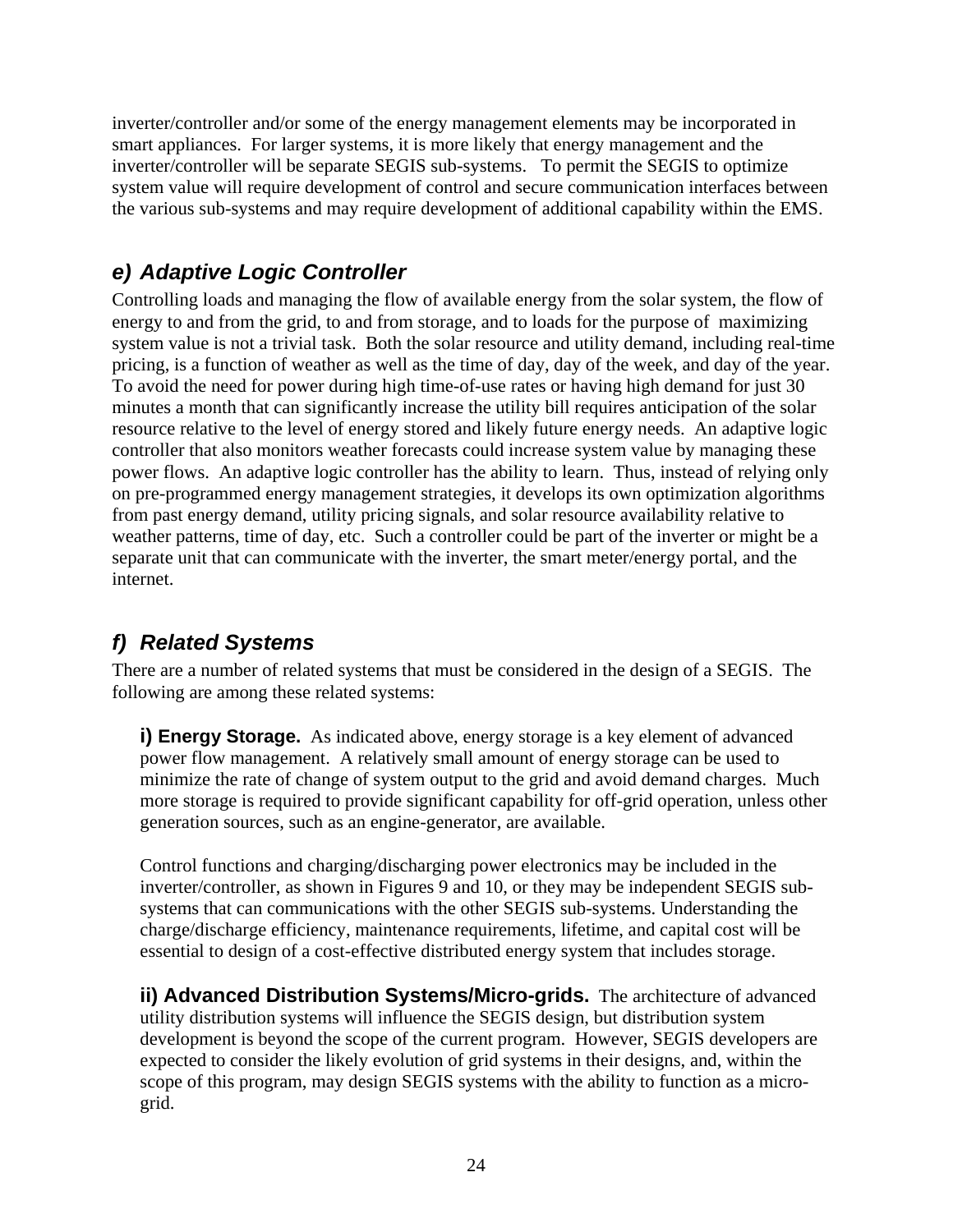<span id="page-24-0"></span>**iii) Hybrid Vehicle Systems.** The development and introduction of plug-in hybrid electric vehicle (PHEV) systems raises a number of interesting possibilities in SEGIS design. At a minimum, the PHEV represents a dispatchable load that can be charged when excess or cheap energy is available. However, unlike other loads, the PHEV presents the alternative of self-power which may, at times, be more economical than charging the PHEV. Potentially, the PHEV is also a power source or source of stored energy, but one which may or may not be on-site at any given time. In any case, the PHEV presents a new alternative in power management.

# **8) Benefit/Value Analysis**

Penetration of PV into the distribution system will accelerate as the cost of energy from PV systems declines relative to conventional sources and the value of that energy improves. While cost of energy is a function primarily of system performance and life-cycle cost, the value of the energy depends on many factors, such as when it is available and the reliability of the energy. Some of the elements that factor into the value of a Solar Energy Grid Integration System are described in this section.

# *a) Reducing Inverter Cost*

The cost of inverters for simple net-metered systems is declining as production volumes increase. However, as penetration of PV into the distribution systems increases and rate structures change, the inverter and related-subsystems must become more complex in order to increase the value of energy relative to a simple, net-metered system. Thus, within the SEGIS program, there will be a need to use some of the advanced approaches outlined at the end of Section 6 to hold costs down even as the systems become more complex.

<span id="page-24-1"></span>System reliability is also important to cost reduction, especially for residential systems. For example, a 2-kW residential system in a sunny location will produce about 4000 kWh/yr. If that energy has a value of  $10\phi$ /kWh, then the value of the energy from the system is \$400/yr. It is easy to see that a \$100 annual service call would significantly reduce the value of the system. If an inverter cannot be repaired, but must be replaced, then the impact on system value is even greater. As shown in Figure 10, there is a tradeoff between system cost and system lifetime. Using standard economic assumptions from the DOE solar Multi-Year Program Plan<sup>[11](#page-28-1)</sup> for interest, inflation and tax rates, an inverter on a residential system in Phoenix with a 30 year lifetime and a cost of \$1.00/Wp contributes 2.7¢/kWh to the cost of energy. In contrast, an inverter which lasted only ten years and thus had to be replaced twice over the life of a system will also contribute 2.7¢/kWh to the cost of energy if the inverter cost is only \$0.50/Wp.<sup>[12](#page-28-1)</sup> If an inverter is to contribute no more than  $1\phi/kWh$  to the cost of energy in a sunny location like Phoenix, then the cost of the inverter must be less than \$0.40/Wp if it lasts the life of the system (thirty years). If the inverter has a shorter lifetime, then the cost must be even less. As SEGIS inverter/controllers become more capable and complex to improve system value, reducing first cost and improving reliability will both be critical to achieving higher value.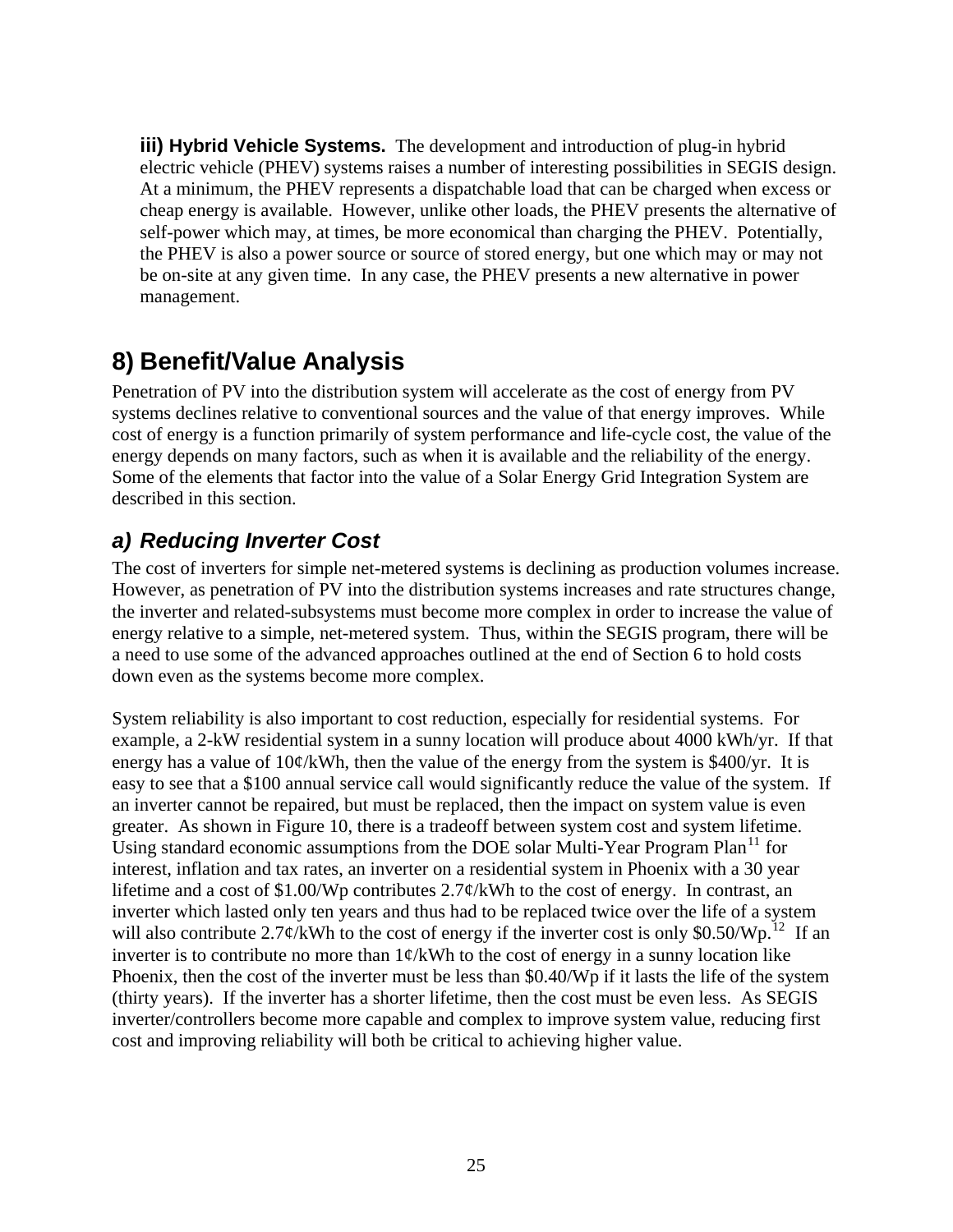<span id="page-25-0"></span>

Figure 11. Contribution of Inverter Cost and Replacement to Energy Cost.

### *b) Improving System Value*

As noted above, a shift away from net-metering to time-of-use rate structures with demand charges has the potential to reduce the value of the energy from PV systems. In a simple analysis of rate structures in Phoenix, the value of energy from a south-facing net-metered PV system is 7.3¢/kWh on the hottest day of the year. In contrast, under a time-of-use rate structure that has a lower cost-of-energy charge ( $\mathcal{C}/kWh$ ) but adds a peak demand charge ( $\mathcal{S}/kW$ ), the value of the solar energy is reduced to  $4.8\phi/\text{kWh}^{12}$ . Because demand peaks late in the day as the output of the solar system is declining, the solar system contributes little to peak demand, and the demand charge is not reduced. However, as shown in Figure 3 and discussed in section 6, an innovative design strategy can substantially reduce peak demand, even without storage. This is just one example of the many building, energy management, and system design strategies that can be used to improve system value.

### *c) Value of Storage*

<span id="page-25-1"></span>Energy storage can be used to minimize peak demand and to shift delivery and consumption of power to minimize energy costs. In the simple single-day analysis cited above for Phoenix, the addition of storage to eliminate peak demand and shift demand to periods when utility rates are lowest has the potential of increasing the value of the energy from the PV system to 9.9¢/kWh. Of course, there are additional costs as well as increased losses associated with charging and discharging energy storage. Other papers have performed more comprehensive analyses. Stevens et al.<sup>[13](#page-28-1)</sup> show the benefit of using low-cost overnight power to charge energy storage. Hoff et a[l5](#page-11-0) showed that energy storage can be used to provide local load control and to improve value relative to implementation of either PV or storage individually. Further, the impact of rapid changes in sunlight on utility operations in some scenarios can be substantially mitigated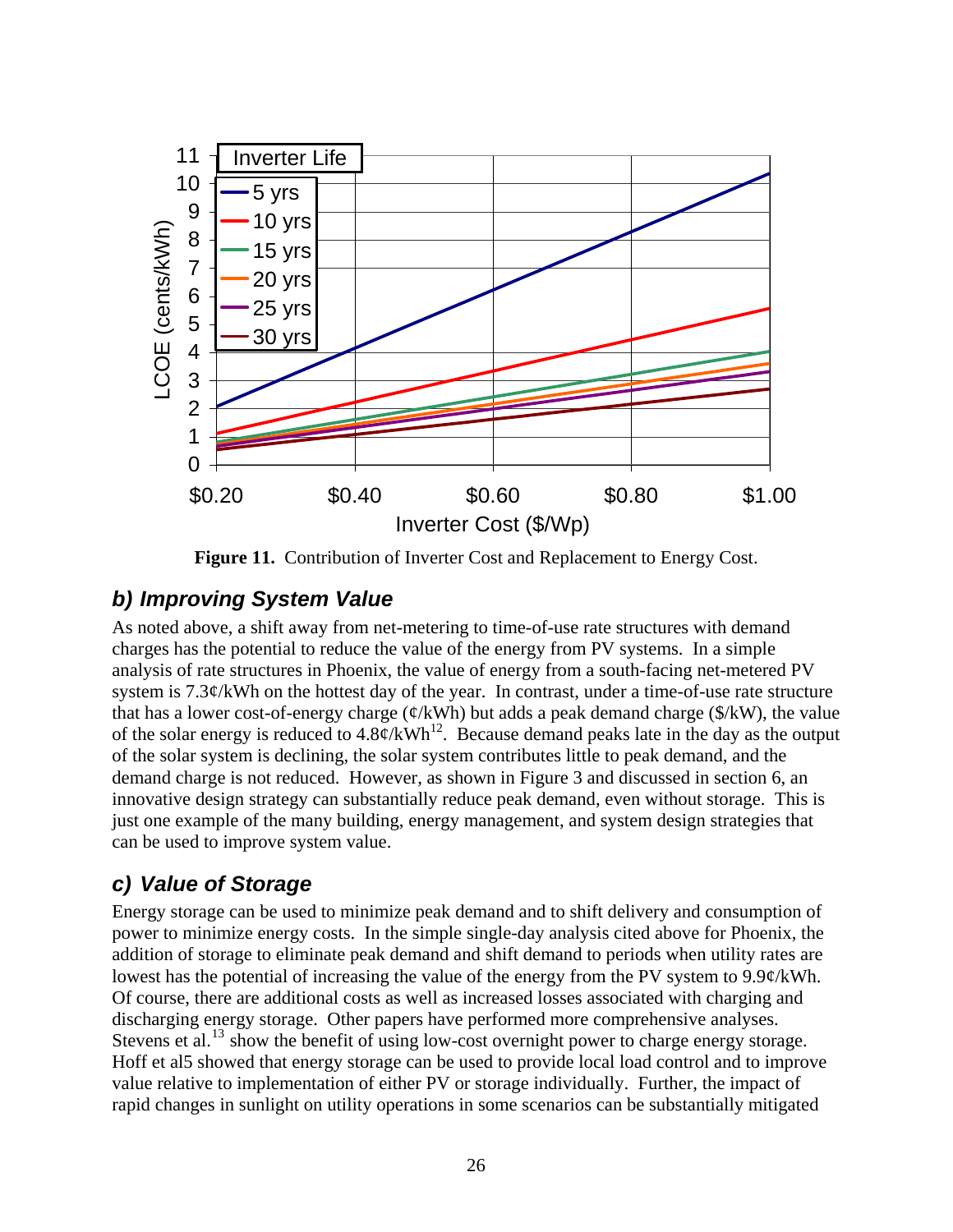<span id="page-26-0"></span>with just fifteen minutes of storage capacity.<sup>[1](#page-6-0)</sup> Note that storage options are not limited to electric storage. Among load-side storage options are ice-based air conditioning systems and electric hot water heating. In any case, the capital cost, efficiency, lifetime, and maintenance costs of energy storage must be considered in the analysis and system design.

# *d) Models for Characterization of Performance and Cost of Energy*

Fully evaluating the benefits of a SEGIS system requires modeling of solar energy production, building loads, and energy storage relative to capital cost, maintenance, and the real-time cost of alternate energy sources (utility power). At this time, no single model will perform this analysis, but there are several that can be helpful. The Solar Advisor Model<sup>[14](#page-28-1)</sup> is used to conduct parametric analysis of system designs and to calculate performance and levelized cost of energy. Planned improvements to the Solar Advisor Model will support analysis of the value of systems with storage in a time-of-use rate structure. HOMER<sup>[15](#page-28-1)</sup> can be used to analyze solar energy production and energy storage. PVDesignPro<sup>[16](#page-28-1)</sup> is a commonly-used commercial model for analysis of solar system designs. Building energy analysis models, such as  $\text{BEOpt}^{17}$  $\text{BEOpt}^{17}$  $\text{BEOpt}^{17}$  and Energy- $10^{18}$  $10^{18}$  $10^{18}$  may be helpful in understanding building energy demand and use of energy management systems.

# **9) Conclusions**

The SEGIS program is intended to provide the impetus for improving the methodologies and hardware for increasing the penetration of PV systems into the utility grid. The development of advanced, integrated inverter/controllers and associated energy management functions is a critical part of the SEGIS program. The SEGIS program is an aggressive effort to enable substantial penetration of PV into today's grid, into intermediate grid scenarios, and into the smart grid of the future, which will be characterized by a significantly larger amount of distributed generation, much of it from intermittent sources. To achieve optimum value and to enhance the reliability of power for solar systems owners and the grid as a whole, these systems will require advanced controls that can integrate energy management and energy storage.

Changes to the protection methods for the integrated grid will be required to accommodate the possible back-feeding of energy from these sources, and distributed generation systems will be required to demonstrate value in a market dominated by time-of-use tariffs.

Advanced inverter/controllers and energy management systems will need to include sophisticated interfaces and controls to be able to integrate with emerging "Smart Grid" technology, and as such, must be compatible with communication protocols utilized by established and emerging energy management and utility distribution level communication systems. Finally, these systems must meet the performance and reliability targets consistent with achieving levelized cost of energy that will be competitive in future energy markets.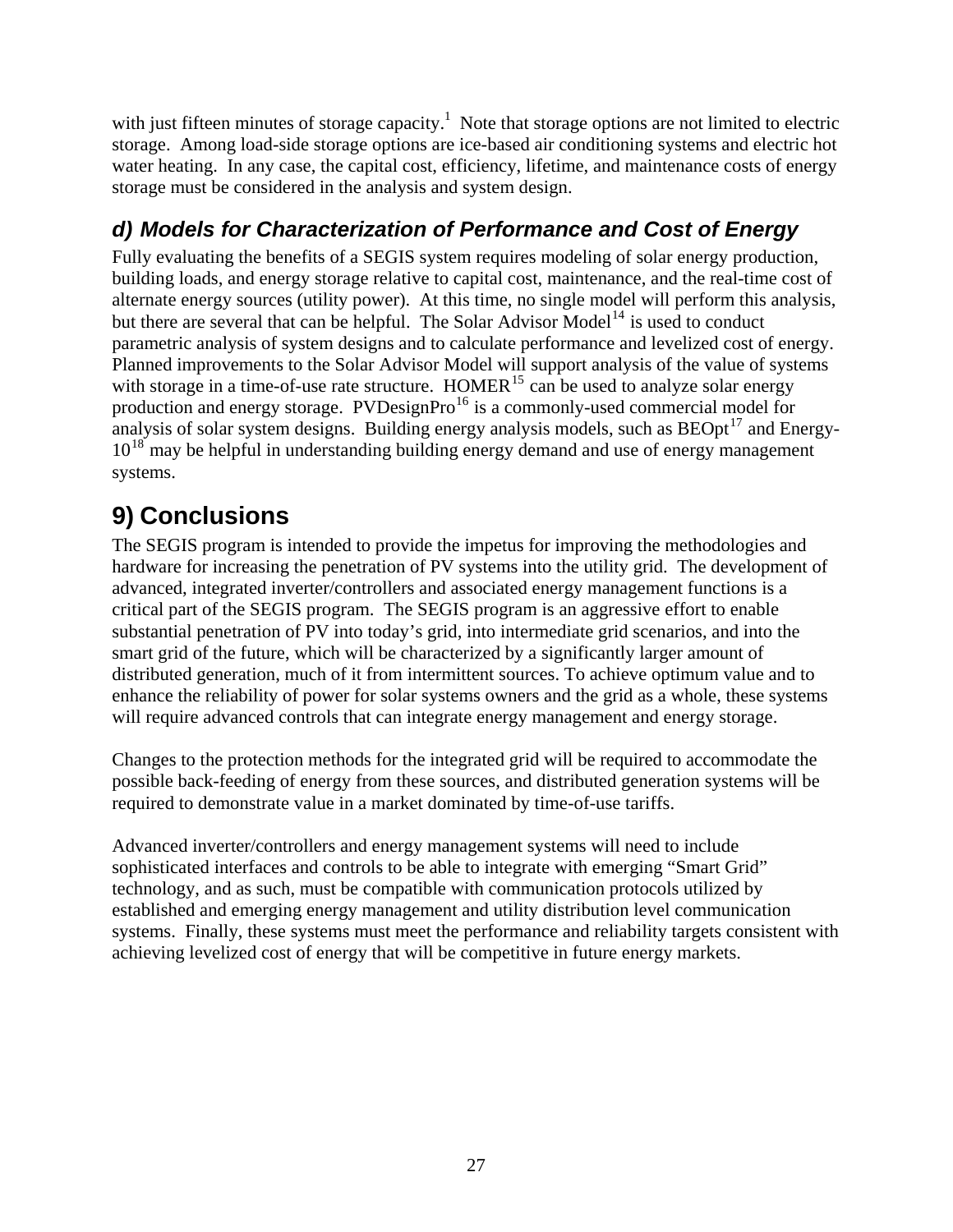# **Bibliography**

- <span id="page-27-0"></span>1. *2008 National Electrical Code*, ANSI/NFPA70, Published by the National Fire Protection Association, Quincy, MA, 2007.
- 2. King et al, "Performance Model for Grid-connected Photovoltaic Inverters," Sandia National Laboratories Report, SAND2007-5036, September 2007.
- 3. DOE Advanced Integrated Inverter and Energy Management Technical Workshop Presentations, April 19, and May 10-11, 2007, Denver, CO and Santa Ana Pueblo, NM [http://www2.eere.energy.gov/solar/solar\\_america/technology\\_pathway\\_partnerships\\_wks](http://www2.eere.energy.gov/solar/solar_america/technology_pathway_partnerships_wkshp.html) [hp.html](http://www2.eere.energy.gov/solar/solar_america/technology_pathway_partnerships_wkshp.html)
- 4. Summary Report on the DOE High-tech Inverter Workshop, Jan, 2005, [http://www1.eere.energy.gov/solar/pdfs/inverter\\_II\\_workshop.pdf](http://www1.eere.energy.gov/solar/pdfs/inverter_II_workshop.pdf)
- 5. Galvin Electricity Initiative, "The Path to Perfect Power The Perfect Power System," 2007, <http://www.galvinpower.org/galvinpower.pdf>
- 6. *2005 NEC Handbook*, NFPA70, Published by the National Fire Protection Association, Quincy, MA, 2005.
- 7. Ton, D., Bulawka, A., Bower, W., Summary Report on the DOE Workshop On a Systems-driven Approach To Inverter Research and Development, U.S. Department of Energy, EERE Solar Technology Program, [http://www1.eere.energy.gov/solar/pdfs/sda\\_inverter.pdf Sep 2003.](http://www1.eere.energy.gov/solar/pdfs/sda_inverter.pdf%20Sep%202003)
- 8. Bower, W., Ropp, M., "Evaluation of Islanding Detection Methods for Photovoltaic Utility-interactive Power Systems", International Energy Agency Photovoltaic Power Systems Implementing Agreement, Task V; Grid Interconnection of Building-integrated and Other Dispersed Photovoltaic Power Systems, Report IEA PVPS T5-09: 2002, Feb. 2002.
- 9. Lee, F.C., Van Wyk, J.D., Boroyevich, D., Jahns, T., Lorenz, R.D., Chow, T.P., Gutmann, R.J., Barbosa, P., *An Integrated Approach to Power Electronics Systems*, Report for National Science Foundation, 2002.
- 10. *UL Standard for Safety for Static Converters and Charge Controllers for Use in Photovoltaic Power Systems, UL1741,* Underwriters Laboratories, Second Edition, Jan 2001.
- 11. IEC 61683, *Photovoltaic systems Power conditioners Procedure for measuring efficiency*, International Electrotechnical Commission, Pub. Nov 1999.
- 12. Beyond the "Balance of System Growing Value of Solar Installations", Presented at Solar Power 2006, San Jose, CA, Sep 2006.
- 13. ISET Advancing Energy Systems, 2006 Annual Report, Institute for Solare Energieversorgungstechnik, Kassel, Germany